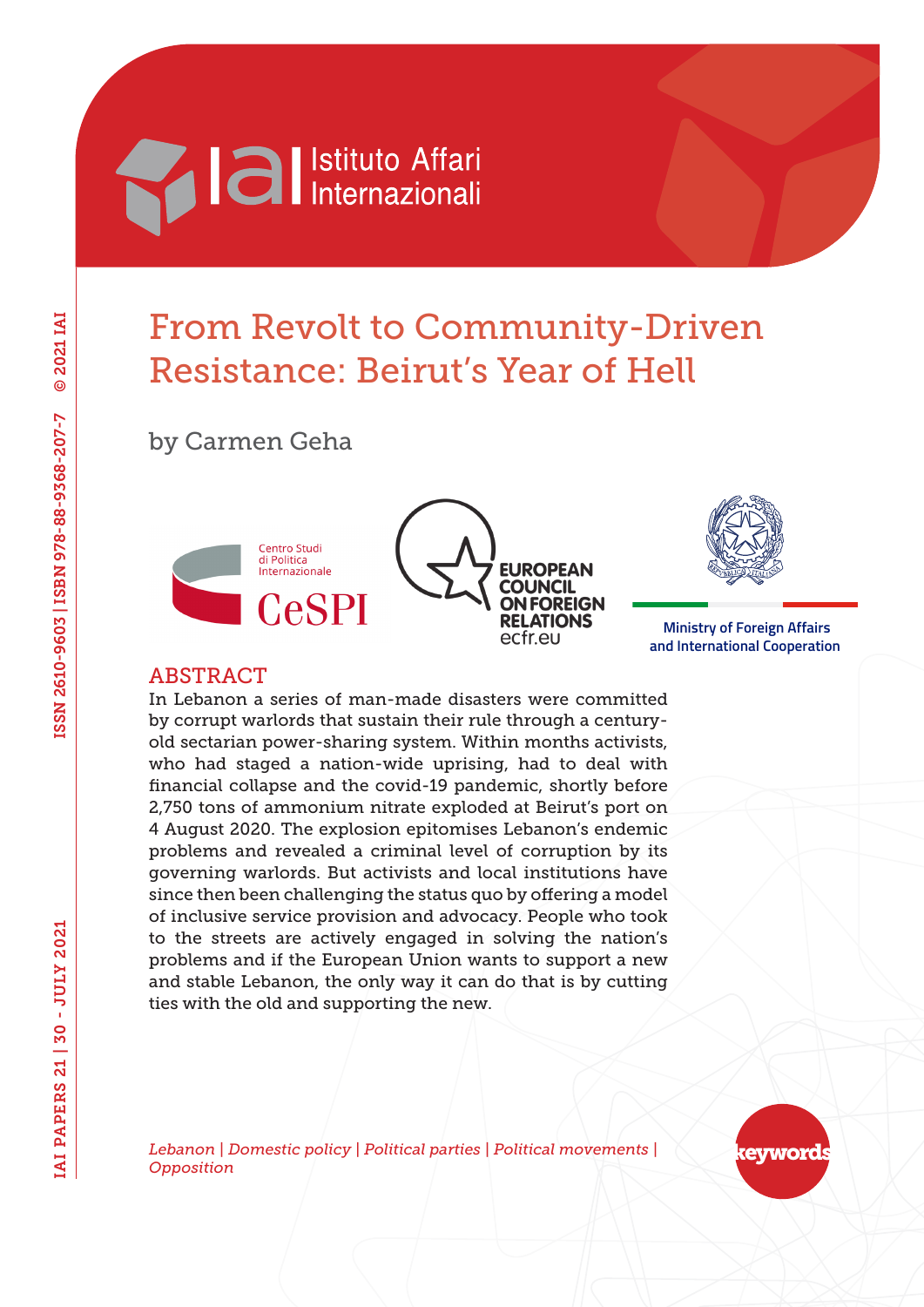### From Revolt to Community-Driven Resistance: Beirut's Year of Hell

by Carmen Geha\*

#### Introduction

More than a decade has passed since the Arab uprisings sparked a wave of discontent and created political, social and security ripple effects across the region. The trajectories of these protests, their composition and responses from Arab regimes were distinctly different but their narratives had elements of great similarity including freedom, gender equality economic opportunity, and social justice.

Until 2019, Lebanon had seemingly escaped this mass wave of popular mobilisation. In fact, a literature was growing to explain why it was nearly impossible for Lebanon to witness a nation-wide revolution. The forces of deeply entrenched sectarianism and widespread clientelism were often used as rationales for why a revolution in the Lebanese context was not possible. The discontent that sparked a wave of great hope and exuberance in October 2019 created a rupture from the bleak history of war and post-war sectarian politics in Lebanon. A great deal of hope and potential were riding on this revolution. Could it finally put enough pressure for reform and an end to corruption? We will never know. The events that followed, from financial collapse to the covid-19 pandemic leading up to the Beirut port explosion on 4 August 2020, crushed the spirit and momentum of revolt, at least in that version.<sup>1</sup>

 $<sup>1</sup>$  The paper is based on personal activist experience embedded in a critical examination of literature</sup> and key events that led up to this analysis.

<sup>\*</sup> Carmen Geha is Associate Professor at the American University of Beirut (AUB).

<sup>.</sup> Paper prepared in the framework of the IAI-ECFR-CeSPI project "Ten Years into the Protests in the Middle East and North Africa. Dynamics of Mobilisation in a Complex (Geo)Political Environment and the Role of the European Union". This publication has benefited from the financial support of the Policy Planning Unit of the Italian Ministry of Foreign Affairs and International Cooperation pursuant to art. 23-bis of Presidential Decree 18/1967 and of the Compagnia di San Paolo Foundation. The views expressed in this report are solely those of the author and do not necessarily reflect the views of the Italian Ministry of Foreign Affairs and International Cooperation and of the Compagnia di San Paolo Foundation.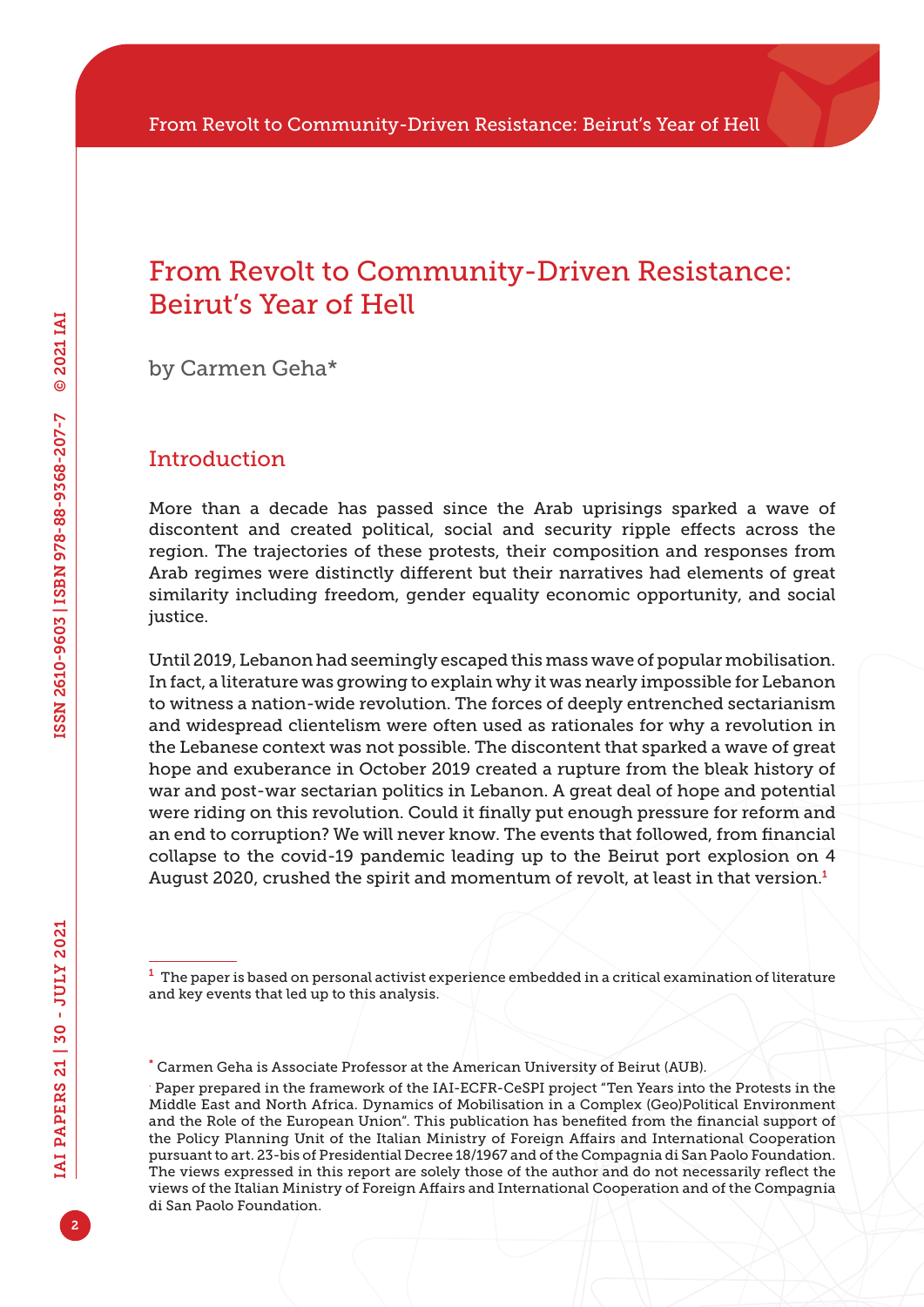The paper traces the evolution of anti-regime protests in Lebanon – overshadowed by the port explosion as a disastrous critical juncture – and argues that communitydriven resistance is emerging as a means for collective action and self-preservation. In doing so, the paper seeks to advance the literature on abeyance by showing what people do to create an alternative to the regime when they are not protesting, transcending the constraints of national and regional geo-politics within which the regime is seated. This paper expands the critique of studying movements as linear modalities of mobilisation and abeyance, arguing that emergence of new actors is not spontaneous but displays continuity of networks and shared experiences. $2$ It shows that contestation of political systems does not always take place on the street in the form of revolt but can take the shape of solidarity movements, creation of new institutions and experiencing alternative realities, far from the street and from electoral politics. This form of contestation, particularly in times of disaster, enables us to recognise local community actors' role in resistance.

### 1. Hell explained: Sectarian warlords and the politics of exclusion

The year 2020 will be remembered as one of the most difficult human experiences for people across the world. But for people residing in Lebanon, 2020 unleashed a hell on earth. The President of the Republic, Michel Aoun, had announced this unleashing in a press conference on 1 September when asked what might happen if no government was formed; his reply was, "We are on our way to hell".<sup>3</sup> At the time of writing, ten months following the explosion of the Beirut port on 4 August, Lebanese politicians have yet to form a government. The investigation has not yet led to any results nor have any public officials been questioned or detained. Meanwhile, a caretaker government is in charge at a time when the compounded crises of the coronavirus pandemic, financial collapse and security unrest have paralysing effects on people's wellbeing. The year 2020 was the final nail in the coffin for the dignity of the Lebanese people, who had lived near tons of explosives for six years without knowing it.<sup>4</sup>

The port explosion which claimed the lives of 200 people, wounded 6,000 others and rendered around 300,000 people homeless within moments, epitomises Lebanon's endemic problems. A combination of corruption and negligence led to the storage of 2,750 tons of ammonium nitrate near people's homes, schools, hospitals, and shops.<sup>5</sup> The explosion exposed a criminally culpable regime where

<sup>2</sup> See for instance Cristina Flesher Fominaya, "Debunking Spontaneity: Spain's 15-M/Indignados as Autonomous Movement", in *Social Movement Studies*, Vol. 14, No. 2 (2015), p. 142-163.

<sup>3</sup> Alain Daou et al., "Breaking the Cycle: Issue 2: It Starts with Us", in *Khaddit Beirut* portal, last modified 7 December 2020, [https://khadditbeirut.com/?p=810.](https://khadditbeirut.com/?p=810)

<sup>4</sup> Julie Ray, "Political, Economic Strife Takes Emotional Toll on Lebanese", in *Gallup News*, 19 November 2020, [https://news.gallup.com/poll/325715/political-economic-strife-takes-emotional](https://news.gallup.com/poll/325715/political-economic-strife-takes-emotional-toll-lebanese.aspx)[toll-lebanese.aspx](https://news.gallup.com/poll/325715/political-economic-strife-takes-emotional-toll-lebanese.aspx).

<sup>5</sup> See Sam E. Rigby et al., "Preliminary Yield Estimation of the 2020 Beirut Explosion Using Video Footage from Social Media", in *Shock Waves*, Vol. 30, No. 6 (September 2020), p. 671-675, [https://doi.](https://doi.org/10.1007/s00193-020-00970-z)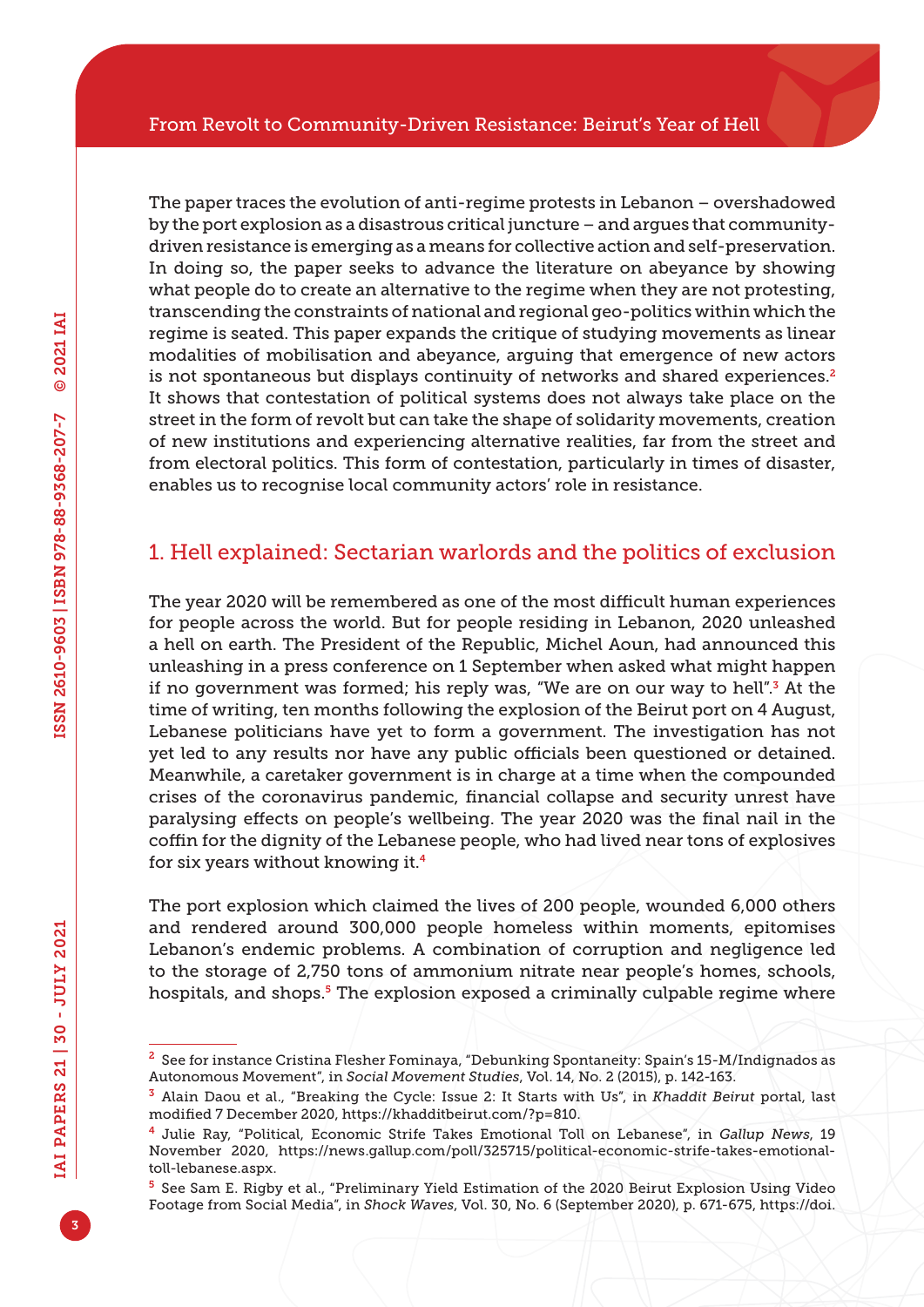public officials had known about the existence of explosive material for over six years, but had done nothing about it.<sup>6</sup> Traced back to individuals affiliated with the Syrian regime, the explosive material exposed how Lebanon's political system and instability is deeply rooted in a geopolitical context. The main player in this context is Hezbollah, which has been involved in the war in Syria alongside the Assad regime overtly since 2013, despite early attempts by the Lebanese government at the time to disassociate Lebanon from the conflict.<sup>7</sup> This policy of disassociation proved impossible and dragged Lebanon into an open border policy all the way up to the present where Lebanese goods and services including fuel continue to be smuggled to fund the ongoing conflict in Syria.<sup>8</sup> The explosion exacerbated the long history of a political system that thrives on exclusion and is organised around sectarian and regional fault lines. How did Beirut get to this explosive event?

Even though there is evidence and critique of the Lebanese model as failing to introduce democratic reforms and achieve peace, recent analysis still contends that the Lebanese model could be successfully applied to end conflicts in Yemen, Iraq and Libya. Stephan Rosiny, for instance, hails the Lebanese model as one of co-existence from which Syria can learn.9 This is a dangerous assertion because it overlooks the fact that the power-sharing system in Lebanon gave legitimacy to a handful of sectarian leaders who participated in the civil war and then divided the spoils of the state among themselves. There was no opportunity for state-building in the Lebanese case. Instead, consociationalist representation came at the expense of civil society, national interests and shared identity.10 Now a century later, we can capture three recurrent dimensions of exclusionary politics that manifest in such a system.

To understand the dynamics of national and regional politics at the time of the explosion, we need to historicise the political system. The Ottoman Empire and French mandate that followed it laid the foundation for the 1926 constitution which established the sectarian power-sharing political system.<sup>11</sup> The constitution guaranteed equal representation for sectarian communities in public posts.

[org/10.1007/s00193-020-00970-z.](https://doi.org/10.1007/s00193-020-00970-z)

<sup>6</sup> See Reuters, "Lebanon's Leaders Warned in July about Explosives at Port, Say Documents", in *The National*, 10 August 2020, [https://www.thenationalnews.com/world/mena/lebanon-s-leaders](https://www.thenationalnews.com/world/mena/lebanon-s-leaders-warned-in-july-about-explosives-at-port-say-documents-1.1062000)[warned-in-july-about-explosives-at-port-say-documents-1.1062000.](https://www.thenationalnews.com/world/mena/lebanon-s-leaders-warned-in-july-about-explosives-at-port-say-documents-1.1062000)

<sup>7</sup> Waleed Hazbun, "Assembling Security in a 'Weak State:' The Contentious Politics of Plural Governance in Lebanon since 2005", in *Third World Quarterly*, Vol. 37, No. 6 (2016), p. 1053-1070.

<sup>8</sup> Mayssa Awad and James André, "Lebanon and Syria: Smuggling and Sanctions, the New Front Line" (podcast), in *France 24*, 16 April 2021, [https://www.france24.com/en/tv-shows/reporters/20210416](https://www.france24.com/en/tv-shows/reporters/20210416-lebanon-syria-smuggling-and-sanctions-the-new-front-line) [lebanon-syria-smuggling-and-sanctions-the-new-front-line.](https://www.france24.com/en/tv-shows/reporters/20210416-lebanon-syria-smuggling-and-sanctions-the-new-front-line)

<sup>9</sup> Stephan Rosiny, "A Quarter Century of 'Transitory Power-Sharing': Lebanon's Unfulfilled Ta'if Agreement of 1989 Revisited", in *Civil Wars*, Vol. 17, No. 4 (2015), p. 485-502.

<sup>10</sup> See Janine A. Clark and Bassel F. Salloukh, "Elite Strategies, Civil Society, and Sectarian Identities in Postwar Lebanon", in *International Journal of Middle East Studies*, Vol. 45, No. 4 (November 2013), p. 731-749.

<sup>11</sup> See Samir Khalaf, *Civil and Uncivil Violence in Lebanon. A History of the Internationalization of Communal Conflict*, New York, Columbia University Press, 2002.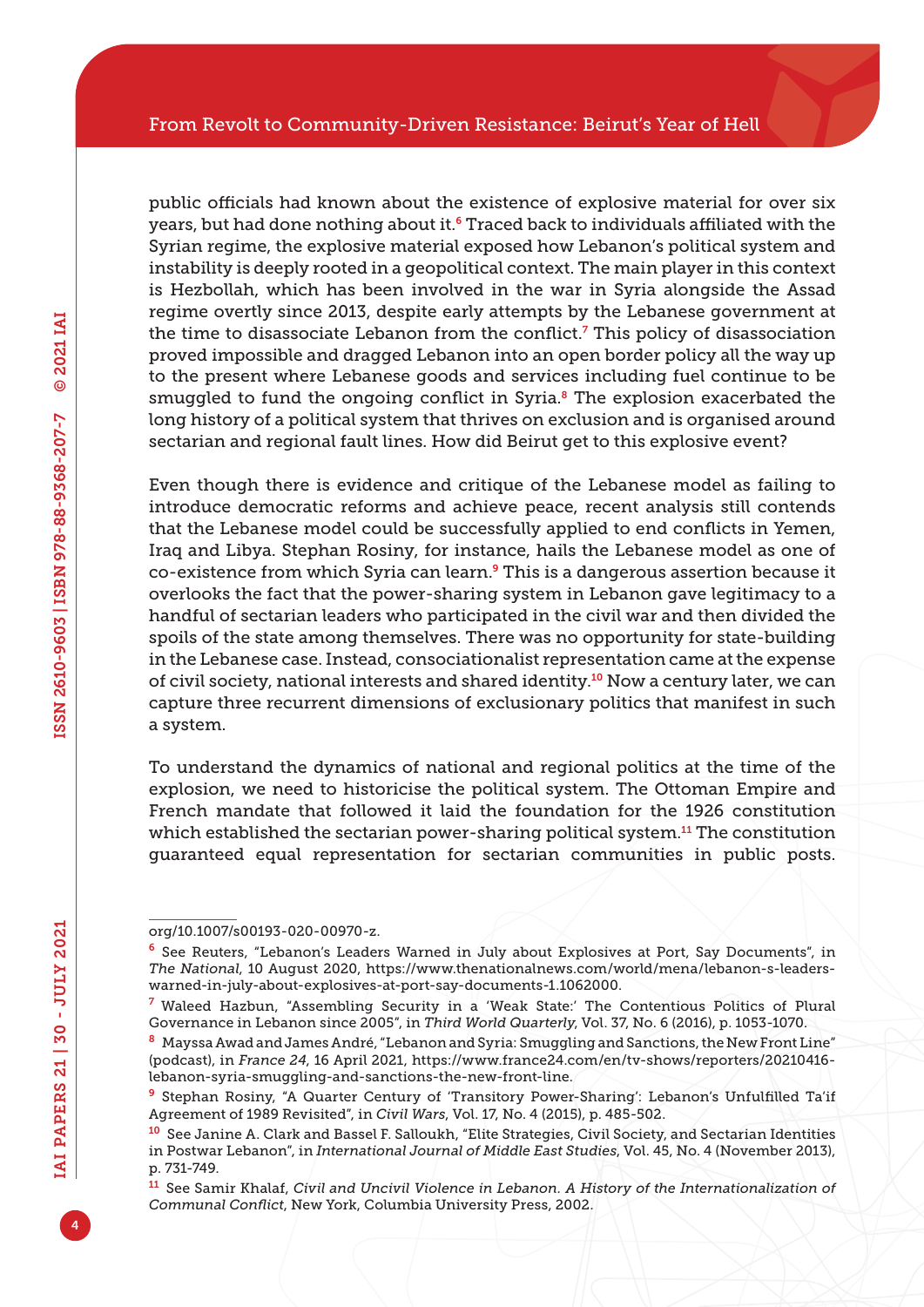Lebanon's independence from the French in 1943 ushered in the National Pact, an unwritten agreement to share power disrupted only in 1975 by the outbreak of the civil war. On 22 October 1989, Lebanese deputies met in the city of Ta'if in Saudi Arabia and reached a US-backed agreement to end the war. The resulting treaty was known as the Ta'if Agreement or the National Accord Document (*Wathiqat al-wifaq al-watani*) and represented the outcome of a negotiated deal supported by the Syrian government and the international community. On paper, the Ta'if Agreement included mechanisms that would lead to a transition, but the postwar system turned former sectarian warlords into politicians, while allowing Hezbollah's armed militia to grow.<sup>12</sup>

For thirty years, unobstructed by the US and Europe, the government of Syrian president Hafiz al-Assad tampered with election results to ensure Lebanon's legislature had a pro-Syrian majority, violently suppressed any opposition and controlled public resources.13 Popular protests in the spring of 2005, which became known as the Cedar Revolution, pushed for the withdrawal of Syrian troops in April 2005. But even in withdrawing, Syria remained a polarising actor in Lebanese politics with the March 8 Hezbollah-led movement thanking the regime and vowing loyalty, and the March 14 camp holding Syria responsible for the assassination of Prime Minister Rafiq Hariri. In effect, the polarisation was over seats and cabinet positions but neither March 8 nor 14 March 14 sought to reform the sectarian system or combat corruption.<sup>14</sup> Instead, after 2005, Lebanese politics became further divided among sectarian lines and the 2009 elections were manipulated and reported to have had the highest rates of corruption and documented bribery in Lebanon's history.<sup>15</sup>

This disappointed a generation of activists who had gained collective consciousness around the time of the Cedar Revolution. They emerged as activists emboldening civil society to take on key reform issues including access to information, electoral reform and gender equality.16 These groups used advocacy strategies, campaigning and mobilising to push state institutions and parliamentary representatives to amend laws and policies, mainly to no avail.<sup>17</sup> Good governance was largely lacking after 2005, and this left a large group of youth disenfranchised from the political elite both in the March 8 and March 14 camps.

<sup>12</sup> See Roger Mac Ginty, "Reconstructing Post-war Lebanon: A Challenge to the Liberal Peace? Analysis", in *Conflict, Security & Development*, Vol. 7, No. 3 (2007), p. 457-482.

<sup>&</sup>lt;sup>13</sup> See Raymond Hinnebusch, "Pax Syriana? The Origins, Causes and Consequences of Syria's Role in Lebanon", in *Mediterranean Politics*, Vol. 3, No. 1 (Summer 1998), p. 137-160.

<sup>14</sup> See Ohannes Geukjian, *Lebanon after the Syrian Withdrawal. External Intervention, Power-Sharing and Political Instability*, London/New York, Routledge, 2017.

<sup>15</sup> Daniel Corstange, "Vote Trafficking in Lebanon", in *International Journal of Middle East Studies*, Vol. 44, No. 3 (August 2012), p. 483-505.

<sup>16</sup> For a history on these groups see Carmen Geha, *Civil Society and Political Reform in Lebanon and Libya. Transition and Constraint*, London/New York, Routledge, 2016.

<sup>17</sup> Janine A. Clark and Bassel F. Salloukh, "Elite Strategies, Civil Society, and Sectarian Identities in Postwar Lebanon", cit.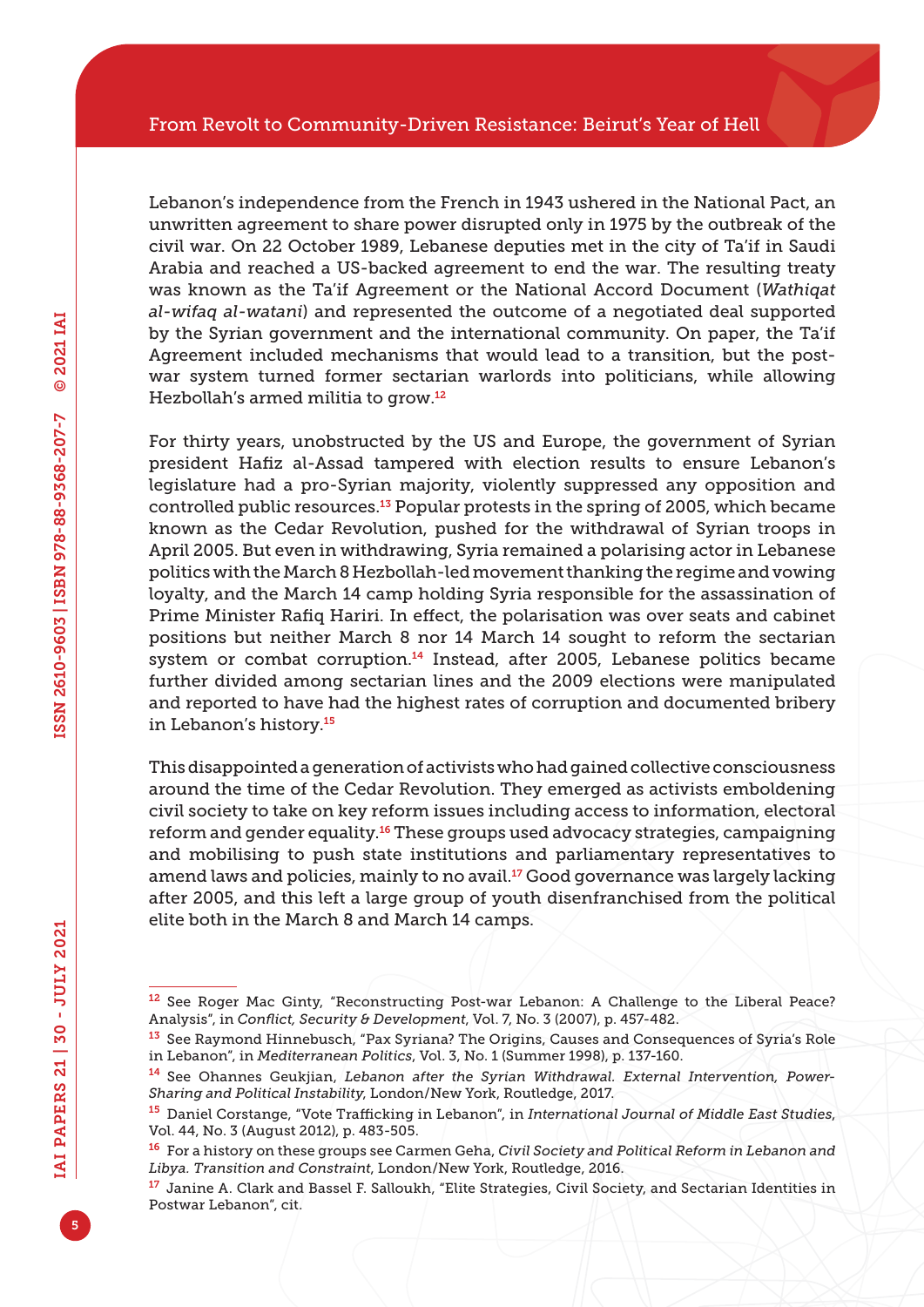Broadly speaking between 2005 and 2011, activists organised themselves around a range of political reform issues but were met with neglect and lack of response. A case in point was the long history of feminist organising around a range of discriminatory laws and practices facing women in Lebanon. Women's rights organisations campaigned for women's right to pass nationality to their children, protection from violence, reproductive health and representation in politics – all to no avail.18 Instead, the Lebanese sectarian system monopolised the space through the National Commission for Lebanese Women, which failed to produce any reform that would address the structural barriers women face. Another key area was electoral reform: despite the efforts of the Lebanese Association for Democratic Elections and a coalition of civil society actors, the electoral system continued to be marked by violence, corruption and districting with no oversight from an independent Commission.19 It was instead managed by the Ministry of Interior, headed by a minister who has often run for election. Through all of these years, the absence of reform was happening right under the oversight of international donors, including the European Union.

Lebanon's political system remained non-reformist but showed resilience, especially after 2011 and the outbreak of civil war in Syria. Despite the expectations that Syria's conflict would spill over, into Lebanon and despite the massive influx of Syrian refugees, the political system remained intact.<sup>20</sup> After 2011, Lebanese politicians postponed by consensus parliamentary elections three times. Lebanon was also without a president for over two years, a vacuum that Hezbollah-backed Michel Aoun eventually filled. The October 2016 election of Aoun as president created a tipping point; this was the first time since the civil war that Hezbollah, with its allies, had a majority grip over parliament and government. This was followed by a decline in civil liberties and economic recession which planted the seeds for the emergence of mass mobilising and political opposition, which extended beyond civil society activists to the country as a whole in October 2019. This mass organising was focused against the regime's network or machinery of sectarianism and corruption (*al-manzoumeh*).

There are three dimensions of continuity from the history of the regime that represent politics of exclusion. The first dimension is *exclusion based on impunity* and its manifestation in the institutions and political practices of post- civil war Lebanon. The modern roots of impunity lie in the amnesty agreement for crimes committed in the war. There is evidence in the literature that power-sharing is a means to achieve a pragmatic political agreement among divided parties, with

<sup>18</sup> See Lina Khatib, "Gender, Citizenship and Political Agency in Lebanon", in *British Journal of Middle Eastern Studies*, Vol. 35, No. 3 (2008), p. 437-451.

<sup>19</sup> Daniel Corstange, "Clientelism in Competitive and Uncompetitive Elections", in *Comparative Political Studies*, Vol. 51, No. 1 (January 2018), p. 76-104.

<sup>&</sup>lt;sup>20</sup> Carmen Geha, "Resilience through Learning and Adaptation: Lebanon's Power-Sharing System and the Syrian Refugee Crisis", in *Middle East Law and Governance*, Vol. 11, No. 1 (May 2019), p. 65-90.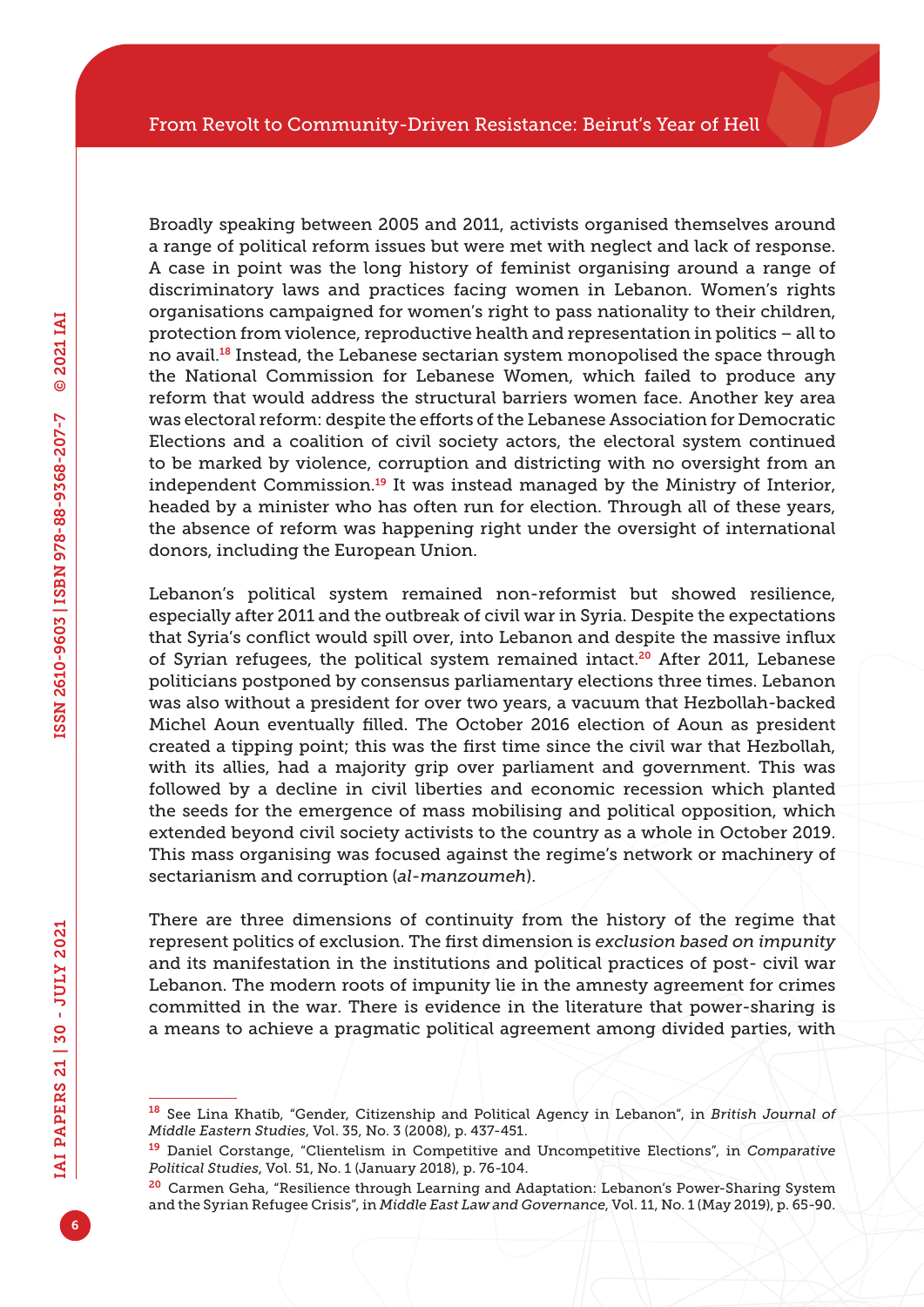relative success in the cases of Northern Ireland and South Africa.<sup>21</sup> But in the Lebanese case, the lack of justice after the war enshrined governance through impunity. Months can go by with no functional government, years can go by with no elections, and scores can be assassinated without justice ever being served. This impunity is also greatly gendered and intersects with class and sectarian identities. Women are treated differently by the system depending on what sect they are born into. Laws that regulate child marriage, divorce and inheritance differ because Lebanese personal status is governed by fifteen religious courts and no civil status code exists, although women's rights organisations have demanded this reform for decades.<sup>22</sup> This results in a system where gender-based violence is prevalent and for instance a rapist could escape trial if he proposes to marry his victim.

The second of the dimensions of exclusion which shaped the protest movements is the *formality of informality*. State institutions, parliament and cabinet are not the places where decisions are made. Real power and capacity to deliver services lie outside the state. Backdoor dealing is the norm at the National Dialogue Table where a group of fifteen men meet to discuss strategic issues in times of crisis, or choose not to meet, thereby rendering all political institutions irrelevant and paralysing the state.23 This formal informality is what we can describe as a powerful but weak state, which Mouawad and Bauman showed as a state complicating the daily experience of citizens, and not a weak state removed from daily life.24 It is difficult to overthrow or hold accountable someone who is not in an official government position or has not been elected to office, which is the case for several powerful *zu'ama* (sectarian leaders) or party leaders, including Samir Geagea of the Lebanese Forces, Sleiman Frangieh of the Marada Party and Hassan Nasrallah of Hezbollah. Because powersharing rests on the acquiescence of politicians, it is their approval and consensus that facilitates or obstructs the work of state institutions, a phenomenon that has resulted in months-long deadlock or in missing constitutional deadlines for the sake of maintaining consensus. It is impossible for citizens or civil society actors to advocate for reform,<sup>25</sup> ask for information or ensure transparency because state institutions have no power to make decisions; strategic decisions are in the hands of sectarian warlords.

The third of dimension of the politics of exclusion is *widespread corruption*. The state's resources were the incentive used to get warlords to agree to peace in 1990.

<sup>21</sup> Joanne McEvoy and Brendan O'Leary, eds, *Power Sharing in Deeply Divided Places*, Philadelphia, University of Pennsylvania Press, 2013.

<sup>22</sup> See Dima Dabbous, "Legal Reform and Women's Rights in Lebanese Personal Status Laws", in *CMI Reports*, No. 3 (September 2017), [https://www.cmi.no/publications/6341.](https://www.cmi.no/publications/6341)

<sup>23</sup> See Henrik Hartmann, "National Dialogues and Development", in *National Dialogue Handbook Conceptual Studies*, February 2017, [https://berghof-foundation.org/library/national-dialogues-and](https://berghof-foundation.org/library/national-dialogues-and-development)[development](https://berghof-foundation.org/library/national-dialogues-and-development).

<sup>24</sup> Jamil Mouawad and Hannes Bauman, "In Search of the Lebanese State", in *The Arab Studies Journal*, Vol. 25, No. 1 (Spring 2017), p. 60-65.

<sup>25</sup> See Paul W.T. Kingston, *Reproducing Sectarianism. Advocacy Networks and the Politics of Civil Society in Postwar Lebanon*, Albany, State University of New York Press, 2013.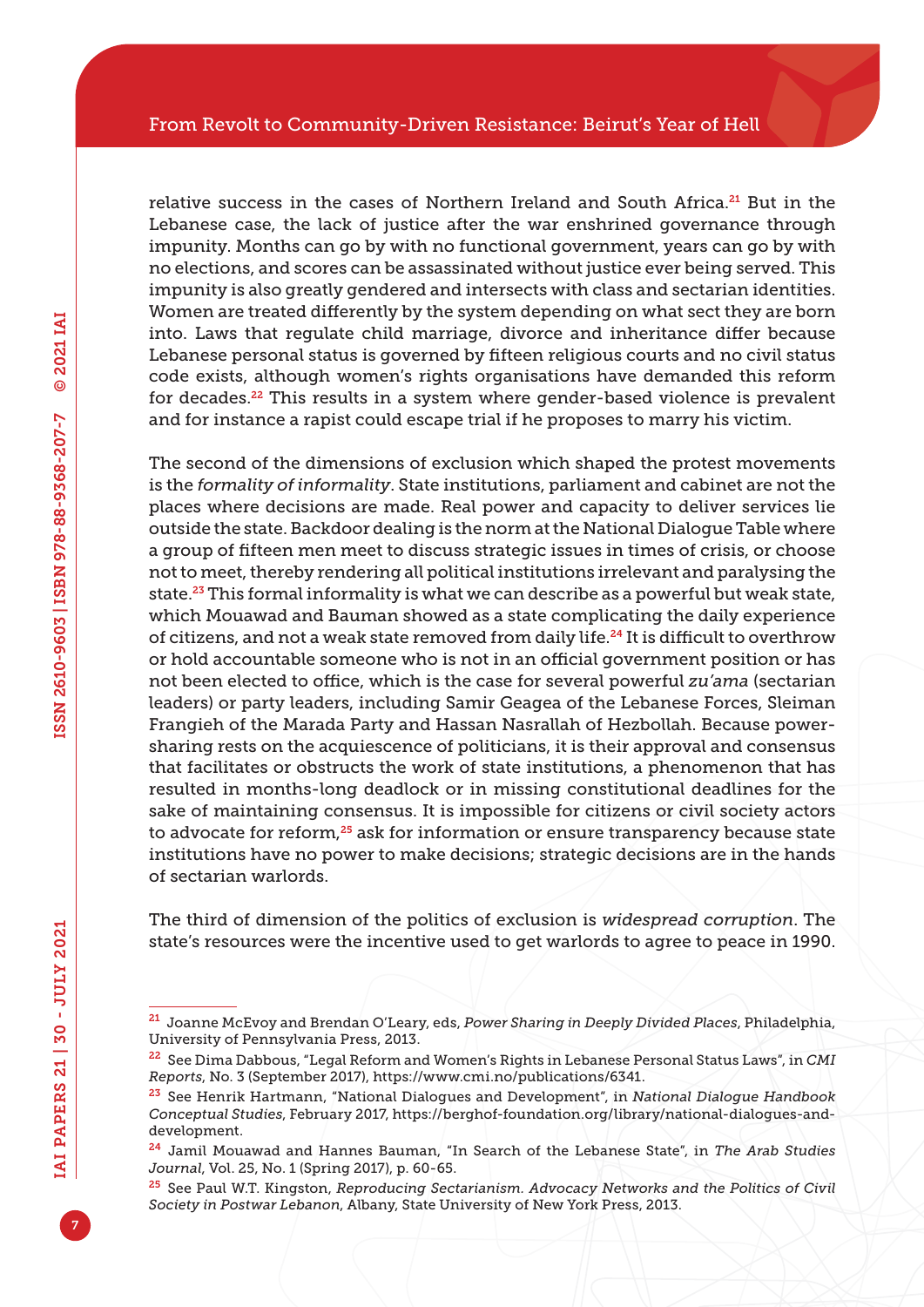In effect they treat public positions and resources as their own and use them for clientelism. Countless attempts to combat corruption and ensure equity in services failed miserably. The politicians have the final say in hiring the civil service and they also manage the portfolios of health and education, treating these services as favours and benefits granted to their supporters. Corruption in the electricity sector alone has cost 40 billion US dollars in debt. $26$  A Ponzi scheme run by the Central Bank fell through in 2020 and depositors lost all their money while the local currency collapsed – rising from 1,500 to 13,000 to the dollar at the time of writing. Successive governments after the civil war piled up public debt to international donors that were in acquiescence with maintaining the role of the Lebanese elite at any cost. Largely a remittance economy, Lebanon also borrowed from Arab Gulf states that began to retreat with the increased power of Hezbollah after 2016.<sup>27</sup> Corruption coupled with negligence and lack of competence in state institutions meant that ammonium nitrates and picric acid were stored under sweltering heat for more than six years at the Beirut port. Warlords have set up an intricate web of services to their loyalists including healthcare, education and jobs.<sup>28</sup> Clientelism exacerbates gendered discrimination, with women making up less than 5 per cent of the parliament on average, despite years of funding from EU and other donors for women's supposed empowerment.<sup>29</sup> Women are almost absent from decisionmaking roles and are disproportionally affected by unemployment and lack of public services. These networks of institutions mean that politicians have no interest in, nor would they benefit from, any attempt for reform.<sup>30</sup> France is leading international efforts to support Lebanon and for the first time collectively donors have conditioned aid on reforms. The Arab Gulf states, and especially Saudi Arabia, have distanced themselves from Lebanon due to Hezbollah's growing influence over national politics. The International Monetary Fund has made numerous attempts at pushing for reform in exchange for a bailout, to no avail.<sup>31</sup>

<sup>26</sup> Bassem Mroue, "Minister, No Investor for Lebanon's Ailing Power Sector", in *AP News*, 16 July 2020, [https://apnews.com/article/d8ca48aa2eddc1bd7075feabfd725a88.](https://apnews.com/article/d8ca48aa2eddc1bd7075feabfd725a88)

<sup>27</sup> Edmund Blair, "Explainer: Lebanon's Financial Meltdown and How it Happened", in *Reuters*, 17 September 2020,<https://reut.rs/2H0aPkL>.

<sup>&</sup>lt;sup>28</sup> For a comprehensive and definitive view of sectarian welfare and its connection to corruption see: Melani Cammett, *Compassionate Communalism. Welfare and Sectarianism in Lebanon*, Ithaca/ London, Cornell University Press, 2014.

<sup>&</sup>lt;sup>29</sup> Carmen Geha, "The Myth of Women's Political Empowerment within Lebanon's Sectarian Power-Sharing System", in *Journal of Women, Politics & Policy*, Vol. 40, No. 4 (2019), p. 498-521.

<sup>30</sup> For example, politicians have parallel sectarian charities such as the Hariri Foundation, Makhzoumi Foundation, Sadr Foundation, Moawad Foundation and Azm and Saadeh Foundation.

<sup>31</sup> International Monetary Fund (IMF), *Statement by the Managing Director at the International Conference in Support of the Lebanese People*, 2 December 2020, [https://www.imf.org/en/News/](https://www.imf.org/en/News/Articles/2020/12/02/sp120220-statement-by-the-managing-director-international-conference-in-support-of-lebanese-people) [Articles/2020/12/02/sp120220-statement-by-the-managing-director-international-conference-in](https://www.imf.org/en/News/Articles/2020/12/02/sp120220-statement-by-the-managing-director-international-conference-in-support-of-lebanese-people)[support-of-lebanese-people](https://www.imf.org/en/News/Articles/2020/12/02/sp120220-statement-by-the-managing-director-international-conference-in-support-of-lebanese-people).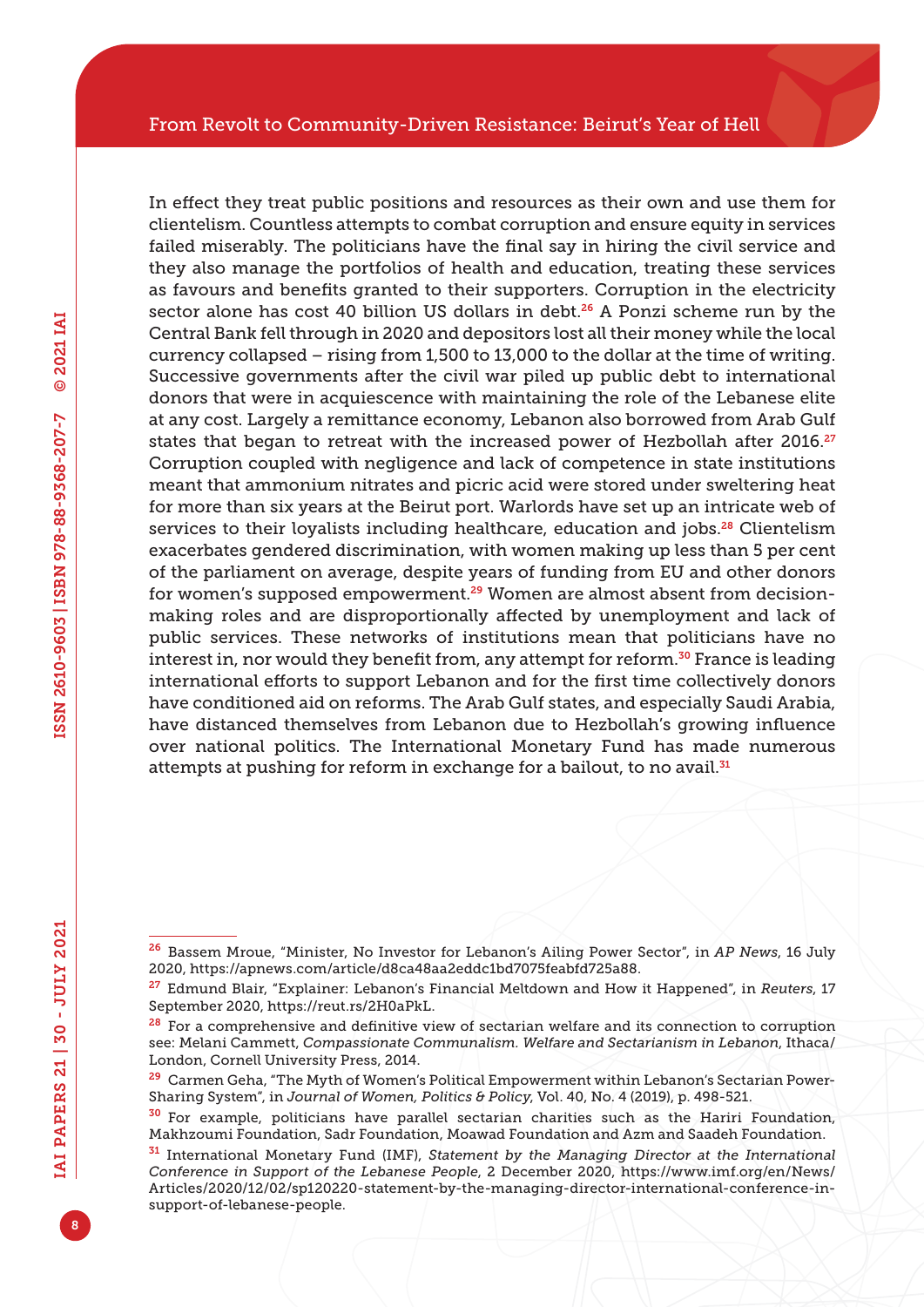#### 2. From protests to revolution: Three major waves

The three aforementioned dimensions – namely impunity, informality and corruption – reinforce each other and create a deeply entrenched politics of exclusion. They also shape the narrative and strategy of activists and the regime's responses of co-optation and oppression leading up to the 2019 October uprisings.

The discontent against the politics of exclusion and sectarianism enabled the long-time demands of activists to reach the mainstream media and create a ripple effect through protests against the whole political class. The protests rejected the polarised politics of March 8 and March 14, and framed Lebanon's problems as endemic and protected by the entire political elite.

The first wave of protests is known as the *Isqat al-Nizam al-Ta'ifi* (bringing down the sectarian regime) inspired by the uprisings in Egypt and Tunisia in January-February 2011. The movement was much smaller than in Egypt and Tunisia but organisers were able to articulate a Lebanese version of bringing down the system that mobilised people to the streets.<sup>32</sup> This Lebanese movement was confronted with the reality that there was not one dictator to be removed but an entire system to be toppled. The movement organisers chanted slogans calling for the end of the regime "and its symbols" (*wa-rumuzih*), referring to powerful political leaders who were not actually part of formal state institutions, meaning they could not resign, but who protected and supported the sectarian system. Women were at the forefront of these protests, as bringing down the sectarian system would inevitably ensure gender equality under the law. The top demand under eradicating the sectarian system would be a unified status code and so several women's rights groups joined these protests and held public sessions to make demands for citizenship, civil marriage and civil status.

In classic co-optation fashion, the speaker of parliament Nabih Berri was the first to claim that he and his movement also wanted to change the sectarian system, calling for youth members of his party, the Amal Movement, to join the protests. The then Head of the Free Patriotic Party Michel Aoun saluted the protesters, claiming that his party was a pioneer in fighting sectarianism since its 2005 charter stated the need to separate politics from religion. Walid Jumblatt, a Druze leader and head of the Progressive Socialist Party, also openly took part in supporting the demands of the protesters. Many politicians embraced the famous 2009 quote of Maronite patriarch Nasrallah Boutros Sfeir, who had stepped down the day before the first protest: "We must first eradicate sectarianism from [our] souls (*al-nufus*) and not from [legal] texts (*al-nusus*)."

<sup>&</sup>lt;sup>32</sup> Sami Hermez, "On Dignity and Clientelism: Lebanon in the Context of the 2011 Arab Revolutions", in *Studies in Ethnicity and Nationalism*, Vol. 11, No. 3 (December 2011), p. 527-537.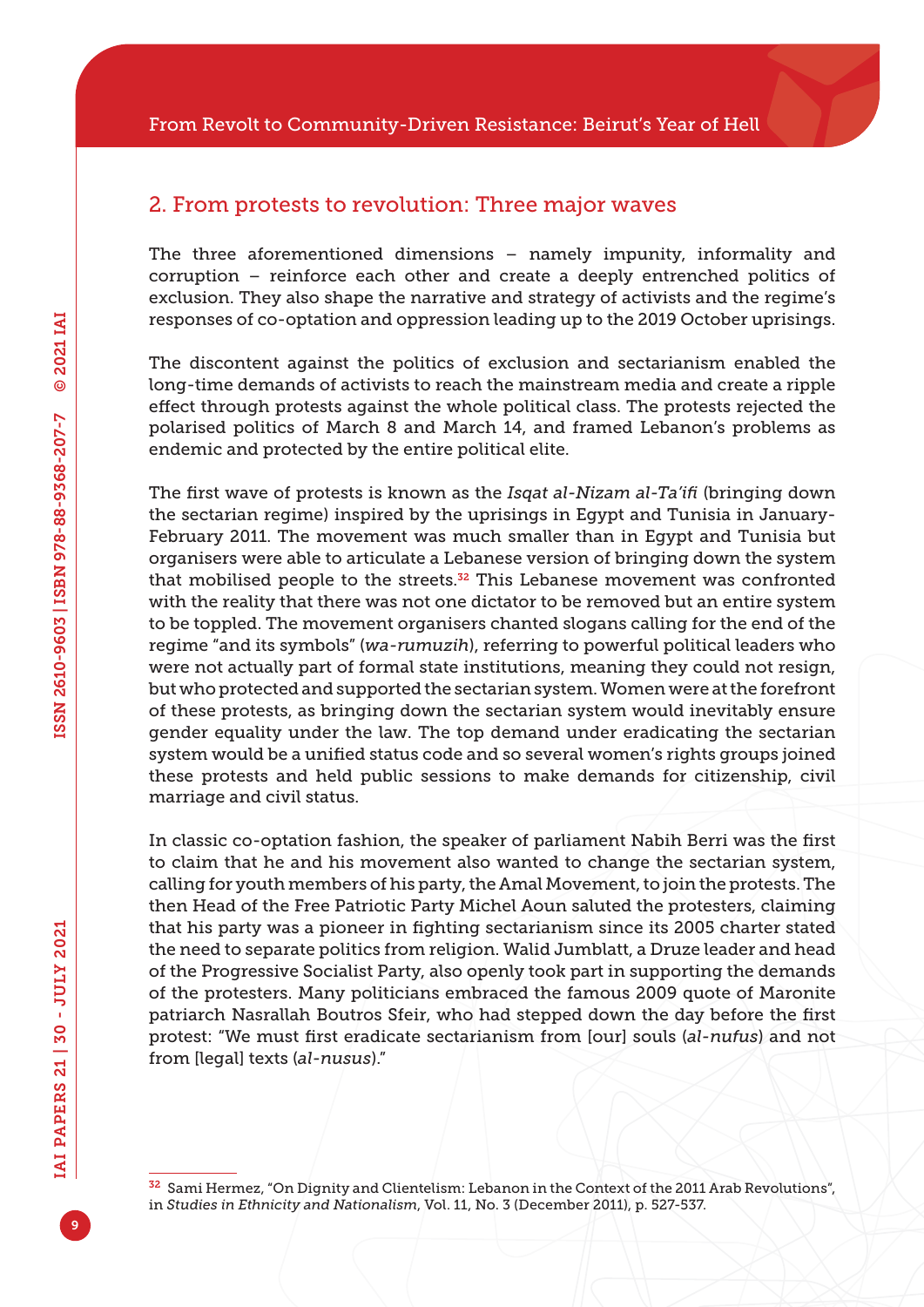For activists, this co-optation of the movement's demands by traditionally sectarian leaders was confusing. The people paying lip service to anti-sectarianism were the very same warlords and leaders who were in power, who kept sectarianism in the texts (*nusus*) in a way that discriminated against women and ensured that elections are performed so as to keep them in power. After April 2011, the organisers did not call for another protest, and Lebanon entered a phase of political deadlock. But the aftermaths of these protests included a narrative adopted by a generation of activists, especially young women, who were realising that advocacy and demanding change from this system were ineffective. Lebanon would need radical change because those in power simply have no interest in shaking the pillars of what keeps them in power: the triangle of impunity, informality and corruption.

Then in the summer of 2015, a combination of hot weather electricity problems and governmental deadlock following the second postponement of parliamentary elections triggered a next wave of protest in Lebanon. A trash crisis began because people living near the Na'ama landfill protested and refused to let garbage dumpsters into their area due to overflow of garbage. The landfill which opened in 1997 was intended to be a temporary solution for trash in Beirut and Mount Lebanon. The solution, supposedly an interim one, was still in place almost two decades later despite numerous smaller protests by affected residents of Na'ama.<sup>33</sup> Trash immediately started piling up and anger on the part of residents of the peripheral town Na'ama reached Beirut, leading a group of activists to mobilise with the slogan *tol'it rihitkum* literally meaning "your stench has emerged" – rendered in English as "You Stink".<sup>34</sup>

The protest organisers of You Stink identified the garbage crisis as a political crisis, a failure and a result of corruption and negligence. Protesters claimed that political corruption was starting to reek, just like the stench of garbage, and the group staged marches towards government agencies and threw bags of garbage over security barricades into government compounds. Immediately thousands of people began rallying behind You Stink, as the movement resonated not only with demands to clean the streets but also to "clean" the government of sectarian leaders. The protests became known as the *hirak* ("movement"), which grouped together various movements that demonstrated against the political system. This was a first mass articulation of trash, electricity, unemployment and inflation as resulting from political failure and corruption. Women were also at the forefront of this movement; young feminists joined the protests carrying the slogan "Feminist Block". They articulated a vision for the protests that was intersectional: garbage was corruption, and corruption and sectarianism were the same forces endangering the lives and bodies of women.

<sup>33</sup> See Human Rights Watch, "*As If You're Inhaling Your Death". The Health Risks of Burning Waste in Lebanon*, November 2017,<https://www.hrw.org/node/311168>.

<sup>34</sup> See Carmen Geha, "Politics of a Garbage Crisis: Social Networks, Narratives, and Frames of Lebanon's 2015 Protests and Their Aftermath", in *Social Movement Studies*, Vol. 18, No. 1 (2019), p. 78-92.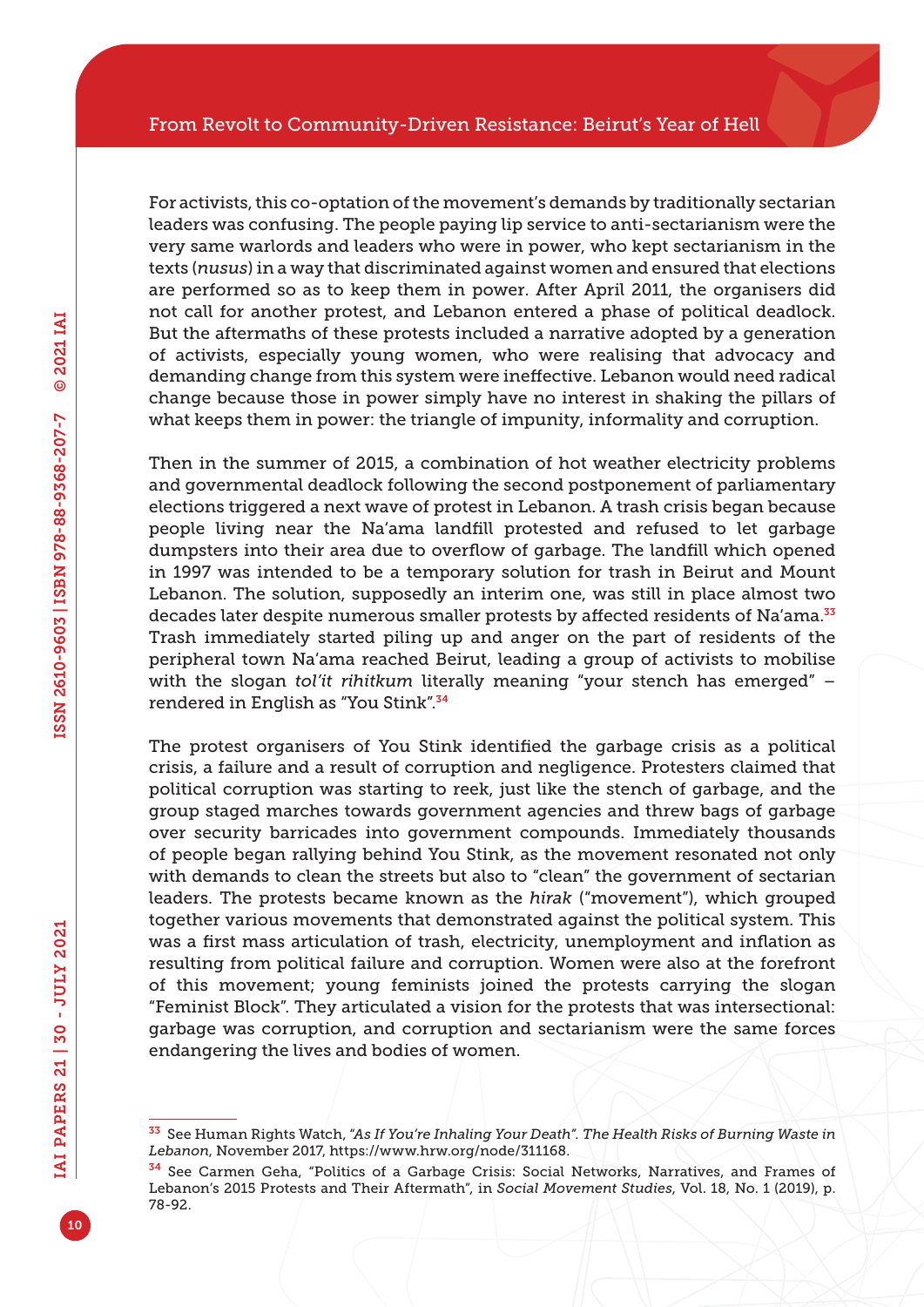The summer *hirak* uncovered how long corruption can go unpunished and how the sectarian warlords were still able to meet over dialogue, but not to regulate the sector and create a solution to the mounting trash. The media reported that more than 100,000 citizens attended, making it one of the largest street protests in Lebanon's recent history. Following the protests, the Beirut *Madinaty* (Beirut My City) electoral campaign was founded by a group of activists, professionals, artists and university professors. For this group, there was the need for a political opposition group to take the momentum from the streets to the competition for the seats of the Beirut municipality. It included 50 per cent women candidates and once more women emerged as founders and spokespersons. Beirut *Madinaty* won 30 per cent of the votes but no seats due to the majoritarian electoral system, but it gave birth to subsequent movements in other areas such as Baalbeck, and created a precedent encouraging other opposition groups to run for parliament in 2018. Contestation had now moved from street politics to electoral campaigning, and many activists had begun to win support from constituencies.<sup>35</sup>

The 2019 October revolution was by far the most historical juncture for antiregime protests and sentiments. The revolution opened up the space of political participation that had thus far been monopolised by sectarian parties. Because the revolution was not hierarchal, once again women emerged at the centre of not only every protest but every public dialogue, media appearance and police station where activists were illegally detained or arrested. They succeeded in putting forward, to a large extent, an intersectional narrative that was inclusive of migrant workers, refugees and members of the LGBTQ community.<sup>36</sup>

The revolution was a major precedent in three ways. First, it broke taboos that the Lebanese psyche had stored so deeply from the civil war and its aftermath. The phrase "*kellon yaaneh kellon*" (all means all of them) that became a mainstream slogan and approach to holding all politicians accountable is a sign of social transformation unlike any other in the country's history. Different groups that would protest or demand reform saw their own leader (*za'im*) as untouchable. But this time the protestors cursed all politicians and showed their faces and names across the city. Second, the intensity, longevity and decentralised nature of the revolution showed that it was not only urban elite and "civil society" in and around the Beirut area who wanted to confront the system and *zu'ama*, there was a national outcry and demand for new political leadership.<sup>37</sup> The movement was also purposeful in that it attacked parliament, banks and politicians' homes – bringing out salient corruption patterns in the public education system, media, health, environment but mainly corruption that uses violence to silence dissent. Third,

<sup>35</sup> Ibid.

<sup>36</sup> Lebanese law still criminalises homosexuality.

<sup>&</sup>lt;sup>37</sup> For analysis on the protests see Lebanese Center for Policy Studies, "Why Did the October 17 Revolution Witness a Regression in Numbers?", in *Setting the Agenda*, 31 October 2020, [https://www.](https://www.lcps-lebanon.org/agendaArticle.php?id=199) [lcps-lebanon.org/agendaArticle.php?id=199.](https://www.lcps-lebanon.org/agendaArticle.php?id=199)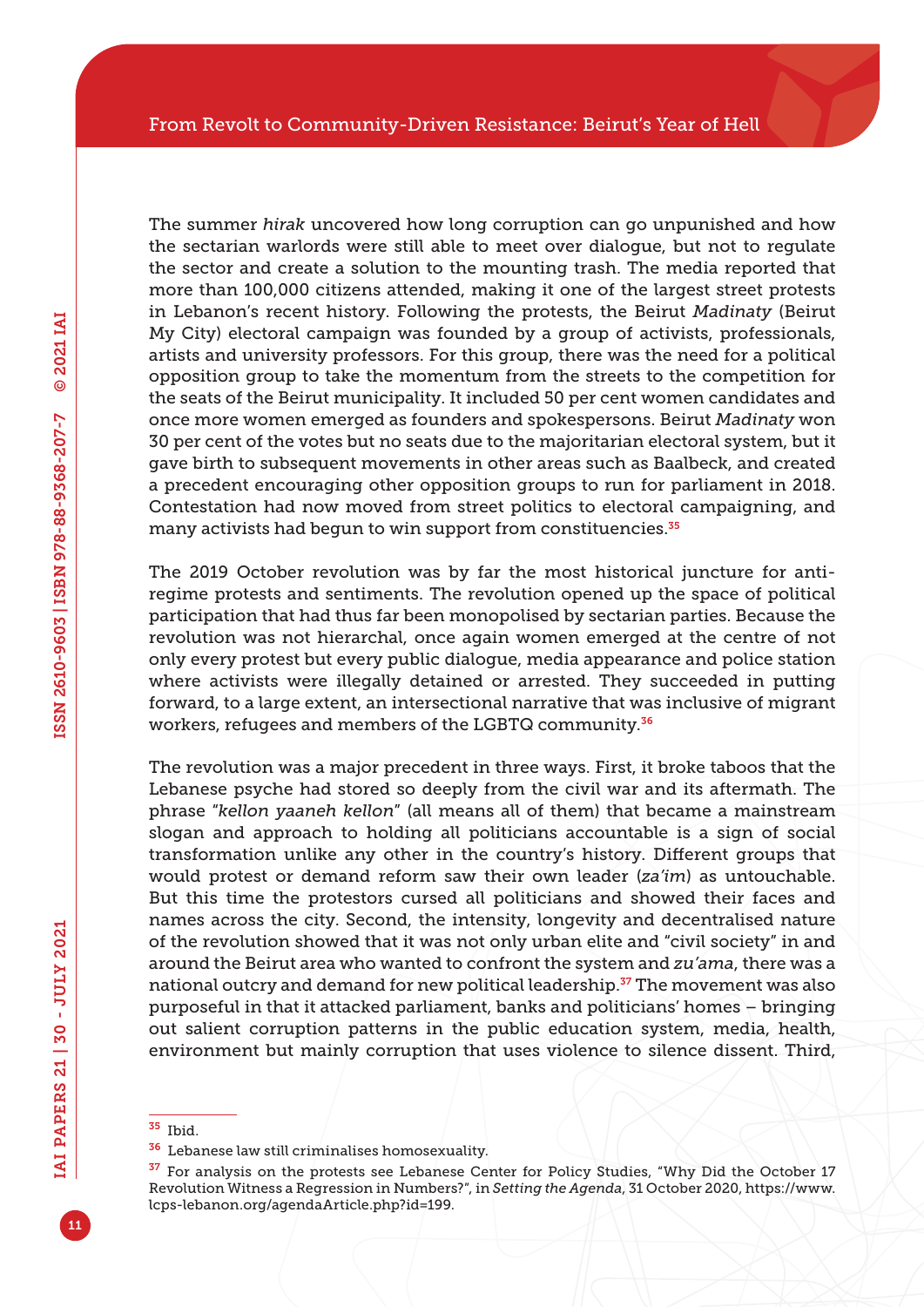the revolution was gendered not only in terms of women's leading participation and main roles as mobilisers, spokespersons and advocates, but also in putting the issues of gender equality on the table. $38$  There was a clear and deliberative narrative against the version of state feminism that had produced and protected sectarian political parties leaving women's voices out of the spaces where decisions about their lives and wellbeing are made. Historically women needed a sectarian patriarch to adopt them on his list, and they would then have to reinforce his policies and act as his representative. The revolutionaries contested this and even as the protests entered abeyance, there was a rise for a new form of inclusive politics through new political parties and platforms that focused on women's representation and gender-inclusive policies.

#### 3. The explosion and its aftermath: Community-driven resistance

By early 2020, the collapsing currency and economic recession caused poverty to plunge to record highs. In March, the covid pandemic reached Lebanon with an already crumbling and ill-equipped health sector. In that same month, Lebanon defaulted. Even before the explosion, the numbers of protestors had regressed largely due to co-optation and state violence. The politics of exclusion and powersharing explained above had stifled the revolution. First, it was impossible to hold accountable whoever was responsible for the faltering currency and the loss of depositors' money. Second, it was impossible to ask for the resignation of the main powers, national and regional, who were not officially part of the government created in January 2020. The formal informality of the system had trumped any demands for reform and accountability. Finally, widespread corruption meant that people relied on goods and services; they suddenly stopped cursing and chanting, and retreated to a victim position. The revolution had started to create solid social networks of solidarity, mobilisation and even new friendships which sustained beyond the streets. But nothing could have prepared anyone for the port explosion on 4 August 2020.

To say the least, the port explosion was a rupture, which destroyed the last shred of people's connection and trust in the state. At the same time, it was the ultimate enabling factor for sectarian leaders to resort to their evil patterns of impunity, informal back-door dealing (or the lack thereof) and corrupt clientelism. The tragic aftermath of the explosion led to waves of local and international mobilisation like never before. In the midst of massive destruction and devastation, people came together to sweep streets, fundraise, rebuild homes and confront a political class notorious for impunity. Instead of protesting a system widely understood as corrupt, people organised and rallied so that aid would go directly to homes, schools, people in need, and to civil society associations or independent political groups. As

<sup>38</sup> See Carmen Geha, "Our Personal Is Political and Revolutionary", in *Al-Raida Journal*, Vol. 44, No. 1 (2020), p. 23-28, [http://alraidajournal.com/index.php/ALRJ/article/view/1818.](http://alraidajournal.com/index.php/ALRJ/article/view/1818)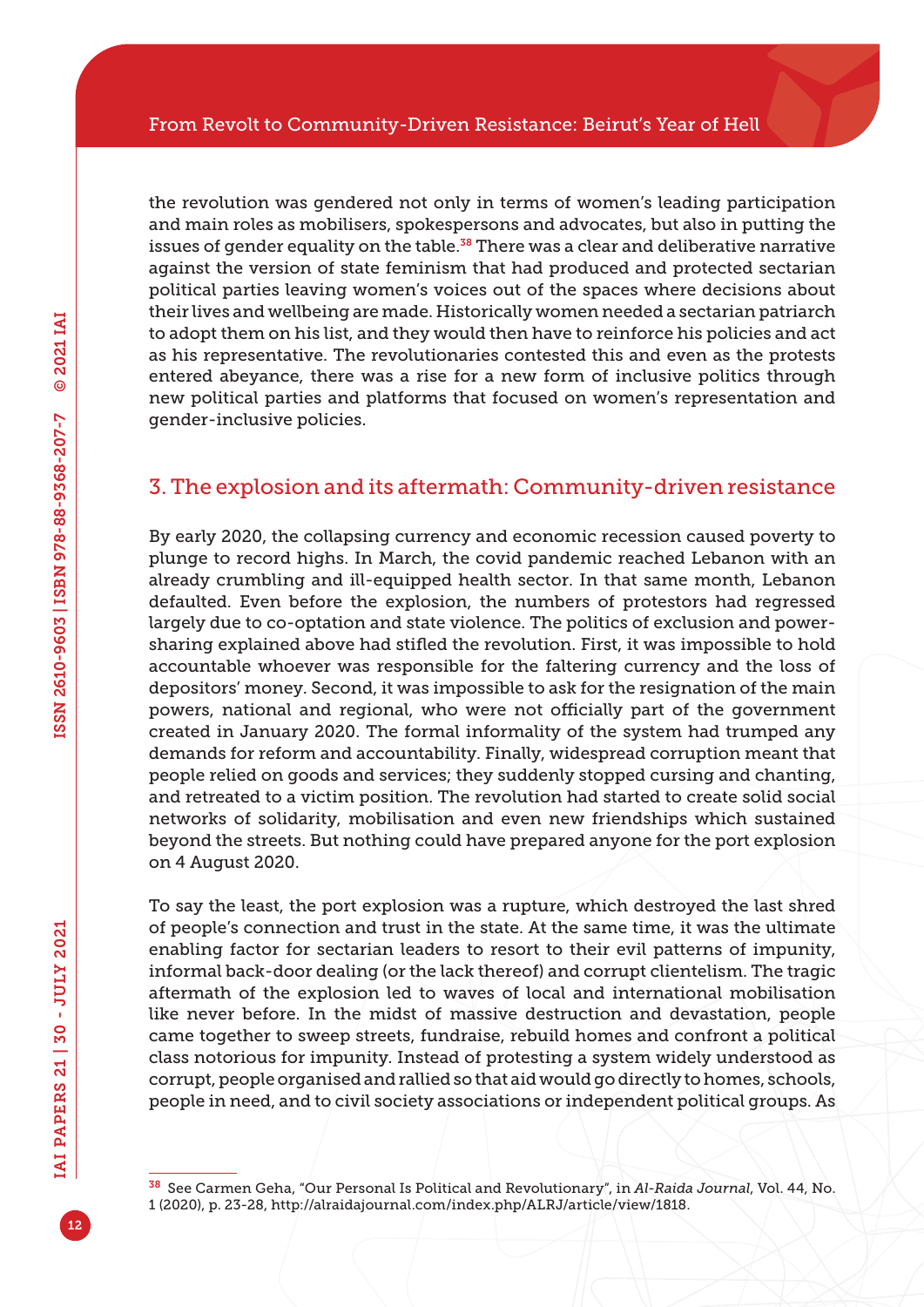opposed to a negligent and corrupt political system, people and communities were resisting by doing well and building networks of solidarity. This time it seemed that the international community, given the magnitude of the disaster, could not go back to propping up a political class and void national institutions. It heeded the call of the people and refused to provide any aid to the government without structural reforms, a condition that remains unmet at the time of writing.

People in Lebanon – not only the Lebanese but diaspora, civil society and international donors –geared up all that they knew and had first to call the culprits by their name: "*kellon yaaneh kellon*". Five days after the explosion, a mass mourning protest was held and organisers declared that they would not wait for a verdict. They knew who was responsible. In an unprecedented scene, protestors set up hanging gallows with puppets of all the politicians (*all of them*) in downtown Beirut. But the regime responded, as unhinged and resilient as ever, with tear gas, live bullets and impunity. It is safe to say that by August 2020, the revolution and people's souls had been crushed. Although the revolutionaries called for a symbolic protest in October 2020, at which thousands showed up, the revolutionary moment itself was gone. The people of Lebanon were facing a new reality.

Constructive resistance literature defines the term as people coming together to create alternative realities, to experience a world they wish to live in and to co-create solutions for common problems. After the explosion, it was clear that people were living under the mercy of murderers; but despite all the international condemnation, the Macron initiative and local outcry, no government was formed and eight months later no investigation has been completed. President Macron had flown into Lebanon days after the explosion demanding that the political class enact immediate reforms and appoint a functional government, he would later say that the politicians lied and are a disgrace because until today Lebanon is without a government. Juxtaposed to this stagnation and continued violence, actors all over Beirut were launching community-driven initiatives, using new tools to help victims restore some sense of dignity and autonomy. Indeed, what happened was a transformation of social relationships in everyday life, where people came together not only to show solidarity but to co-create and find an alternate path to survive and persist.<sup>39</sup> Constructive resistance occurs when people begin to build the society and polity that they desire independently from the structures that govern their live.40 Rejecting "*all of them*", the organisers of this movement may have started out spontaneously over a shared pain but slowly exhibited patterns of similarity and of deliberative action to resist the prevalent dimensions of exclusion, and replace them with a new politics of inclusion and resistance for the collective good.

<sup>39</sup> Sean Chabot and Stellan Vinthagen, "Decolonizing Civil Resistance", in *Mobilization: An International Quarterly*, Vol. 20, No. 4 (December 2015), p. 517-532.

<sup>40</sup> Majken Jul Sørensen, "Constructive Resistance: Conceptualising and Mapping the Terrain", in *Journal of Resistance Studies*, Vol. 2, No. 1 (2016), p. 49-78, [https://resistance-journal.org/wp-content/](https://resistance-journal.org/wp-content/uploads/2021/04/Volume-2-Number-1.-Majken.pdf) [uploads/2021/04/Volume-2-Number-1.-Majken.pdf.](https://resistance-journal.org/wp-content/uploads/2021/04/Volume-2-Number-1.-Majken.pdf)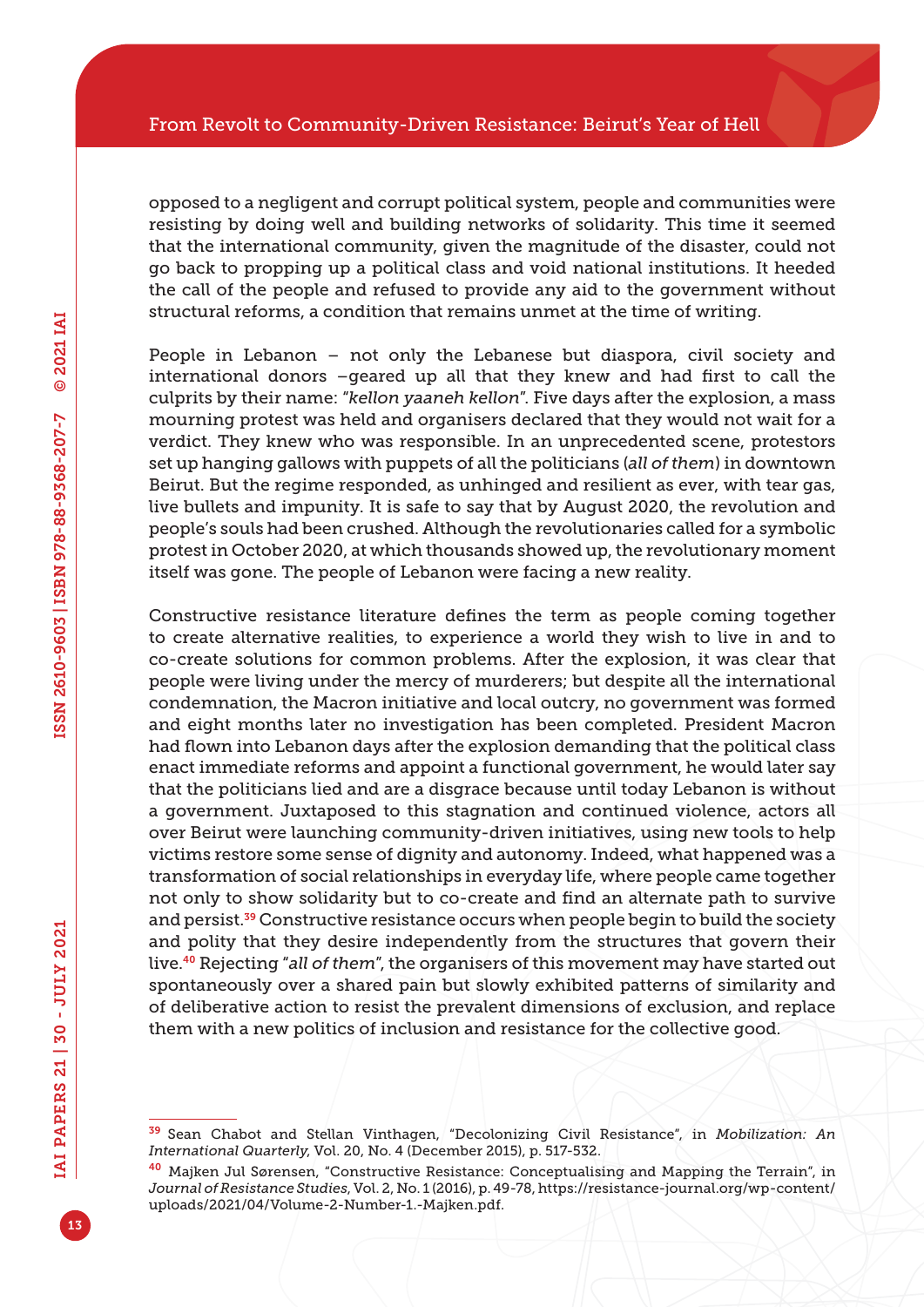The political contention, after the protest on 9 August that was met by violence, had transformed into a community-driven mode of resistance. Almost opposite to the passive notion of resilience which can be critiqued as covering up injustice and pushing people to adapt without change, $41$  this resistance movement after the explosion is aimed at demanding accountability and uncovering the corruption as well as the negligence that caused the corruption, while lifting up the most vulnerable and providing basic services. This is an important theoretical and political distinction. The resilience of the state is apparent in the case of Lebanon which is able to survive shocks,<sup>42</sup> whereas what people are doing and organising are actually acts of resistance and confrontation.

While it is impossible, due to the absence of data so far, to map out all of the initiatives, I propose a typology to be able to conceptualise the different ways in which these new movements are mobilising with and for the community. In terms of a typology, it is possible to identify a range of movements whose networks preexisted before the explosion but had to get more organized and active the wake of the crisis. This conceptual typology of a community-driven resistance is based on the movement's strategies which need not be mutually exclusive. The fourfold typology selected for illustration and analysis here uses an approach that emphasises intersectionality in the Lebanese context. I call it resistance because it cuts across the fault lines of historical exclusion to offer a different way of working with people, for people, in the face of continued impunity, informality and corruption. This intersectionality is evident in that women are at the forefront of this movement, but also in that the internal ways of organising are gender inclusive. These movements also target historically marginalised people and communities, including migrants and refugees. In the wake of the explosion, "all of them means all of them" has turned into "all of us means all of us." It was a call to put into action the slogans of a crushed revolution, as all over Beirut volunteers of different nationalities rushed to pull out bodies, people attended mass funerals and candlelight vigils were held in most major cities across the world. This typology may include movements with different strategies but the frame and narrative were similar: the politicians were the culprits, nobody is coming to save the people, the people had to do this themselves for "all of the people".

The first type is the *relief and humanitarian aid organisations or groups*, such as Offre Joie which mobilised 6,000 volunteers to rebuild hundreds of homes in weeks. The significance of Offre Joie lies in the model of volunteer-based service and collaboration it led in the heavily damaged Karantina and Mar Mikhael neighbourhoods. By contrast to a totally absent government and weak state institutions, Offre Joie mobilised resources and people to lift up a community in need. In the face of polarised politics and inefficient government institutions,

<sup>41</sup> See Rima Majed, "Interview: Beirut Blast Exposed a Global System", in *rs21*, 30 August 2020, [https://](https://www.rs21.org.uk/2020/08/30/interview-beirut-blast-exposed-a-global-system) [www.rs21.org.uk/2020/08/30/interview-beirut-blast-exposed-a-global-system.](https://www.rs21.org.uk/2020/08/30/interview-beirut-blast-exposed-a-global-system)

<sup>42</sup> Carmen Geha, "Resistance not Resilience: A Proposal for Collective Action", in *An-Nahar*, 17 May 2021, [https://tinyurl.com/yfftjxn7.](https://tinyurl.com/yfftjxn7)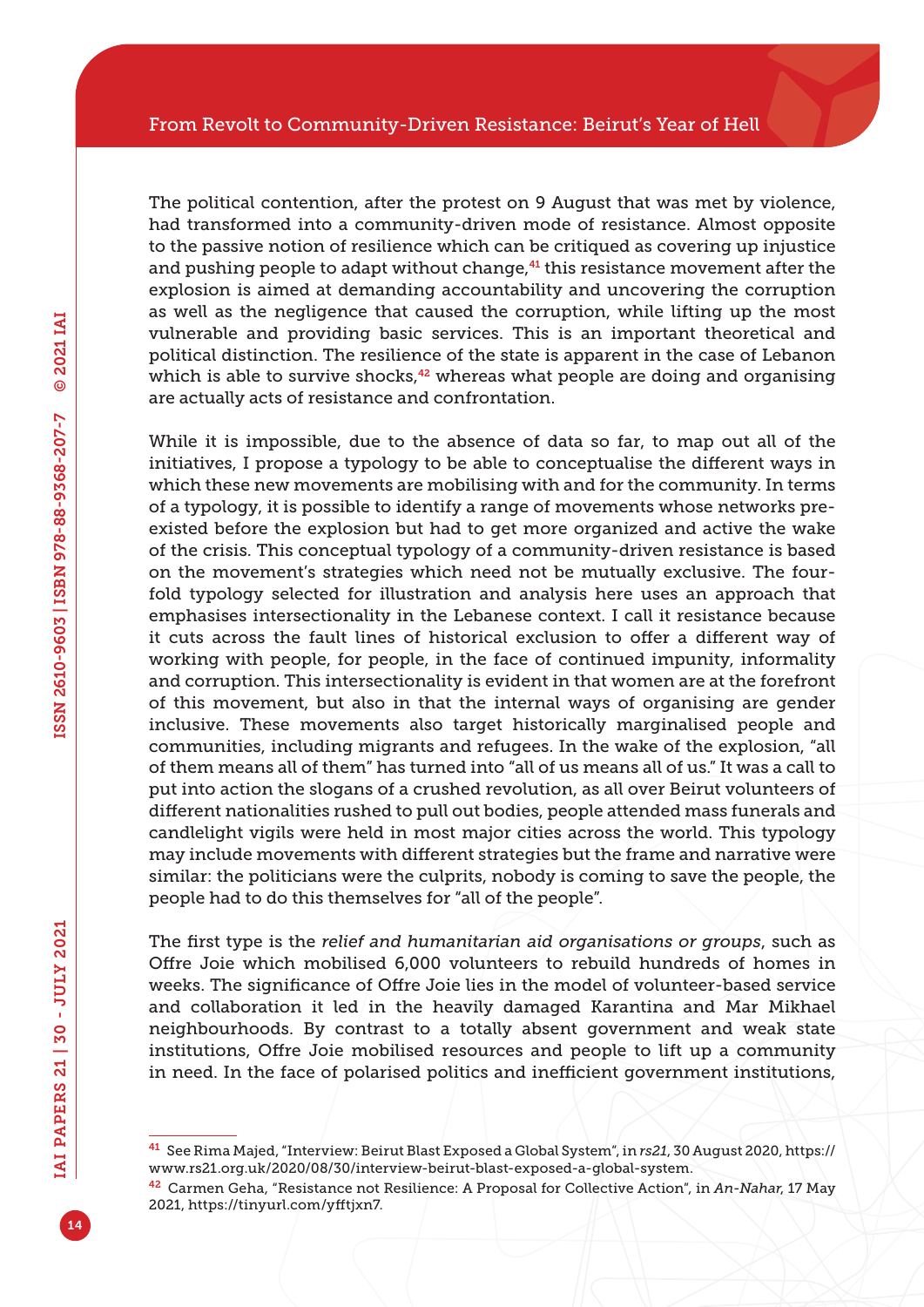Offre Joie brought youth from across the country, from different backgrounds, and organised them into shifts to work on cleaning and fixing homes. Relying only on in-kind donations, Offre Joie's offices were flooded with support from all over the world and in just a matter of weeks, they had helped rebuild hundreds of homes. Another example is "*Beit el Baraka*" (the house of blessing) which today has rebuilt 3,100 homes offering housing to the forgotten and vulnerable. Beit el Baraka also opened a free supermarket and helps families with medicine, committing to human dignity and social security for all. Nusaned is another local organisation rebuilding shops in the devastated areas of Gemayzeh and Mar Mikhael, seeking to restore the local social fabric and dynamism of an area crushed to pieces.

The second type is *advocacy and human rights organisations* including legal activists, such as Legal Agenda or the Beirut Bar Association, defending the rights of the victims' families or the marginalised groups in the devasted areas. Both these organisations existed before the explosion and turned their focus to aiding the homeless and the vulnerable. The Kafala system in Lebanon puts migrant workers into a situation of modern slavery. Abused by their employers, many of these workers were left on the side of the road after the explosion. Legal Agenda as well as the Anti-Racism Movement (ARM) dedicate their resources and expertise to advocate for migrant workers' rights.<sup>43</sup> The Beirut Bar Association (BBA) is leading a volunteer lawsuit on behalf of the families of the victims, presenting a unique case of judges and lawyers serving the community while the actual government-led investigation stalls.44 The BBA is not only providing legal services but also speaks against corruption in the judiciary. This advocacy movement is also coupled with a rise in journalists uncovering violence, corruption and negligence daily on the news.<sup>45</sup>

The third type is *fundraising platforms*, whether local or international, focused on raising funds for Beirut and condemning corruption and incompetence at the government level, such as Xpatria in Switzerland. Xpatria's mission is to channel diaspora funding to initiatives based in Beirut, whether to individual households or trusted NGOs. In contrast with the government being a black-box of funding where millions go missing over the years, Xpatria and other similar platforms commit to transparency and accountability. Impact Lebanon is a UK-based organisation that existed before the explosion and that also launched a fundraiser providing direct aid to those affected by the disaster. Impact Lebanon also resists the usual ineffectiveness of the state by partnering with a quality assurance company as well as using a strategy to vet NGOs and ensure that local needs are met. Several

<sup>43</sup> See Laure Ayoub, "Foreign Workers Revolt Against the 'Republic's Contractor' in Lebanon", in *Legal Agenda*, 21 April 2021, [https://english.legal-agenda.com/?p=23972.](https://english.legal-agenda.com/?p=23972)

<sup>&</sup>lt;sup>44</sup> After making some progress, the politicians interfered to remove the judge in the middle of the investigation, see AFP, "Lebanon Judge Removed from Beirut Blast Probe: Judicial Source", in *France 24*, 18 February 2021, [https://www.france24.com/en/live-news/20210218-lebanon-judge-removed](https://www.france24.com/en/live-news/20210218-lebanon-judge-removed-from-beirut-blast-probe-judicial-source)[from-beirut-blast-probe-judicial-source](https://www.france24.com/en/live-news/20210218-lebanon-judge-removed-from-beirut-blast-probe-judicial-source).

<sup>&</sup>lt;sup>45</sup> See for example Timour Azhari, "No More COVID Jabs in Parliament, Says Lebanon's Deputy Speaker After Scandal", in *Reuters*, 12 March 2021,<https://reut.rs/3tdzOnv>.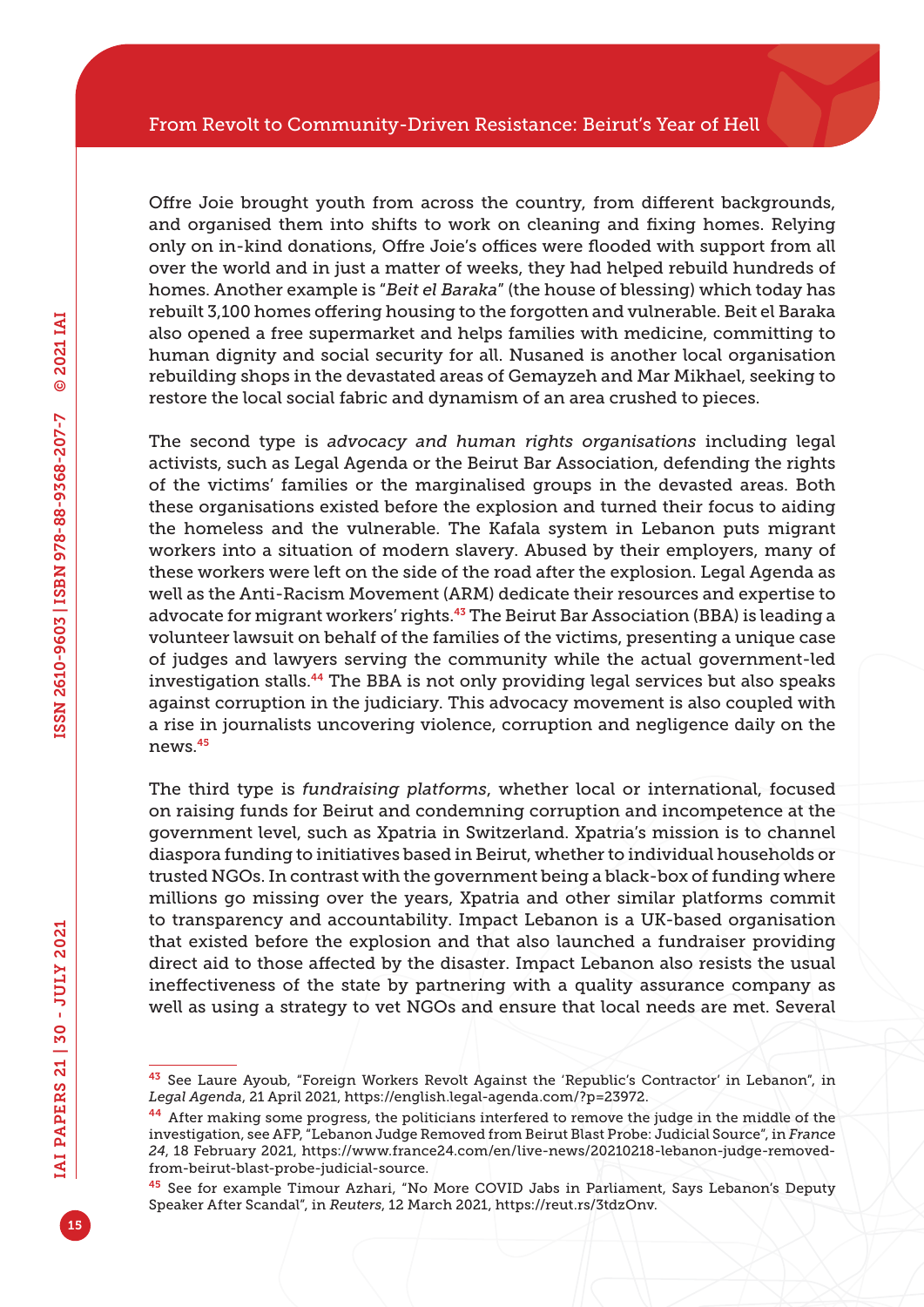crowd-funding websites have also mushroomed, dedicating their platforms to not only channelling aid but also matching donors with local trusted associations and families.

Some organisations and movements can *combine more than one of these strategies*. A case in point is *Khaddit Beirut* (Beirut Shake-Up) created on 5 August, the day after the explosion, as a movement of activists, business owners, academics and experts that channelled their activism to meet the needs of the community. Khaddit Beirut (KB) adopts an agile, evidence-based, inclusive and holistic approach that is informed by local needs, accountable to people and focused on sustainable solutions in the areas of communities' health, education, environmental health and local business. In terms of the typology of strategies described here, KB operates in the nexus of advocacy and providing services.

KB is a network of 200-plus activists and experts implementing interventions around Community Health, Community Education, Environmental Health and Inclusive Businesses. Its members embedded themselves with the community in the devastated areas for several weeks and months to identify what institutional models were destroyed in the blast and how they can be rebuilt in an inclusive sustainable way. It mobilises the diaspora to provide its expertise and goodwill to advocate for the needs of the community. KB's main strategy aims at creating scalable models which – in theory – can be adopted by the government at some point, but the end result is not policy change or governmental reform.

By working with constituencies and communities, KB is able to both confront the political class but also support state-building by undertaking four different models of engagement. The first is transforming a primary healthcare centre in the devastated community of Karantina into a community healthcare centre. Where Lebanon's health services are either private or used as a web of clientelism, KB nurses and doctors volunteer to help a community serve its own needs by training health agents and partnering with the staff at the Karantina hospital. Rather than turning away people for not affording healthcare or for the colour of their skin, KB's aspiration for a model of health is inclusive, free and communityled. The second is transforming schools into communities of active citizenship and solidarity in a time of crisis. KB partners with teachers, principals and parents to understand the needs of students and develop solutions collaboratively. This is an act of resistance to the mainstream state policy that has depleted the education sector of its resources, defunded public schools and segregated students based often on their nationality. The third is modelling a process for inclusive business recovery. The small shops, restaurants and cafes that defined the social fabric of the devastated area for so long were destroyed. Rebuilding businesses is not about securing equipment to reopen but partnering with business owners to rethink their long-term plans. This is also an act of resistance to a government that is completely absent from this sector and imposes structural barriers. Finally, the environmental team at KB is implementing models of community mobilising to address local waste management issues and raise awareness on environmental hazards. The explosion left people paranoid and afraid of the air they breathe and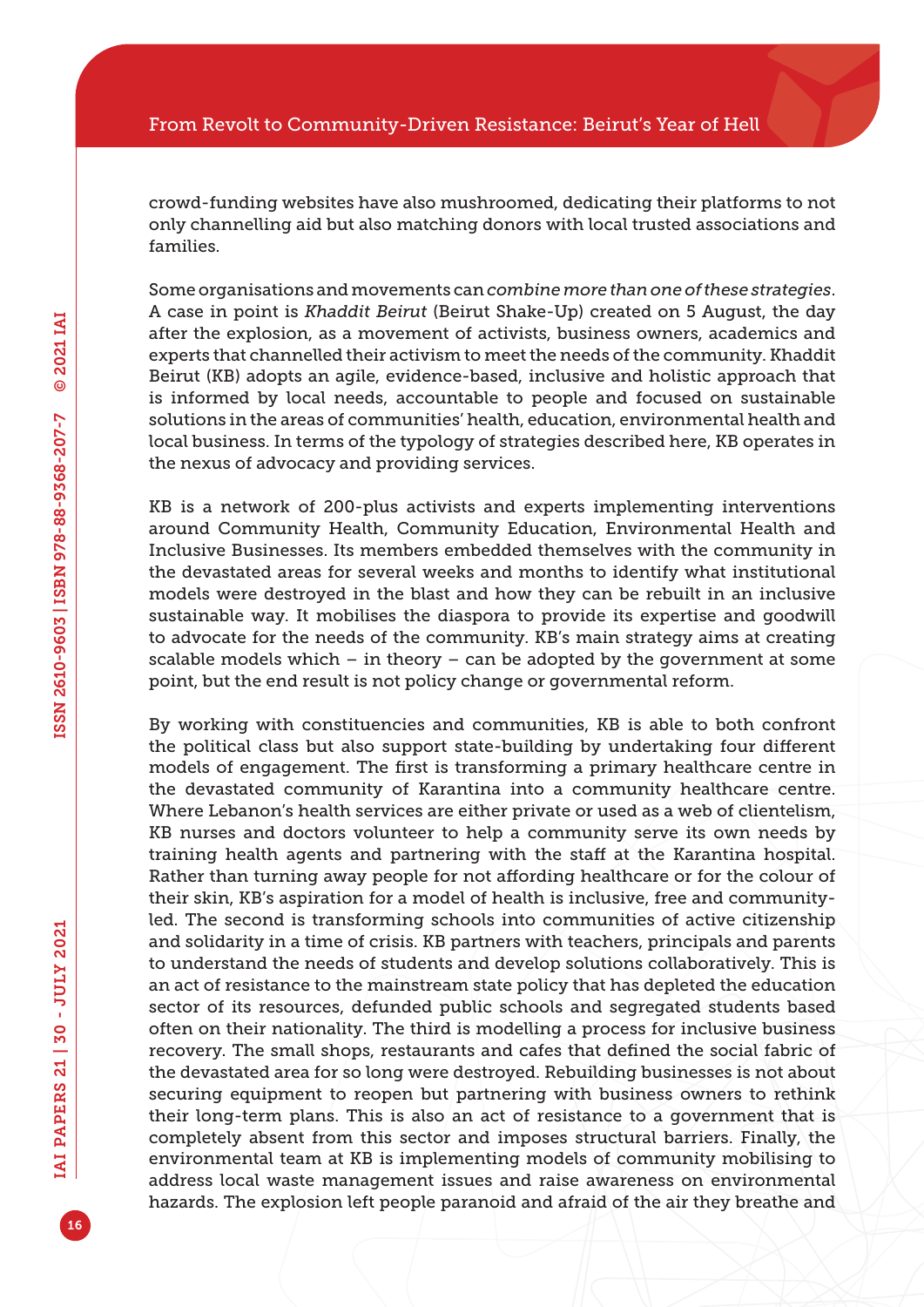the water they drink. By teaming up with activists and local committees, KB is able to present a model of engaged citizens putting their environmental wellbeing first, as a strategy to resist what the state has done for them.

#### Conclusion: A call to action

It has only been ten months since the port explosion and it may be too soon to assess the real impact on the lives of people and communities, but there has been a shift in Beirut from revolutionary politics to a community-driven resistance. This has been sparked by several factors emanating not only from the stagnation in national politics but also the international and regional context. The longer reforms stall, the longer aid and foreign investment will have to wait. Meanwhile the financial crisis, the pandemic and a city in ruins are all factors that appear to have pushed activists to shift their strategies. This form of resistance is aimed at the long term but can create an experience that the people of Lebanon have so far been deprived of, an experience aimed not at "all the politicians" but at "all of the people" – leaving nobody behind because of their gender, race or class. Community mobilisation and solidarity is now a mode of everyday resistance in Beirut and it deserves support.

If the EU wants to play a positive role in Lebanon, it should not ask about the funds that were dispersed with little to show in the last thirty years. The Lebanese government has received funding for EU projects on state restructuring, e-government, environment and gender reform, with little or nothing to show. The EU has started and should continue partnering with local institutions in education, health, civil society and also businesses, on identifying their needs. The activists may have turned their attention to devastated streets but the demand for political reform and the end of the politics of exclusion have never been stronger, and the EU should also push for political reform that ensures the representation of women, new political parties and competent individuals who are able not only to support a community in disaster but draw a vision for future resistance based on equal rights and the participation of "all" the people to challenge "all" the politicians.

*Updated 12 July 2021*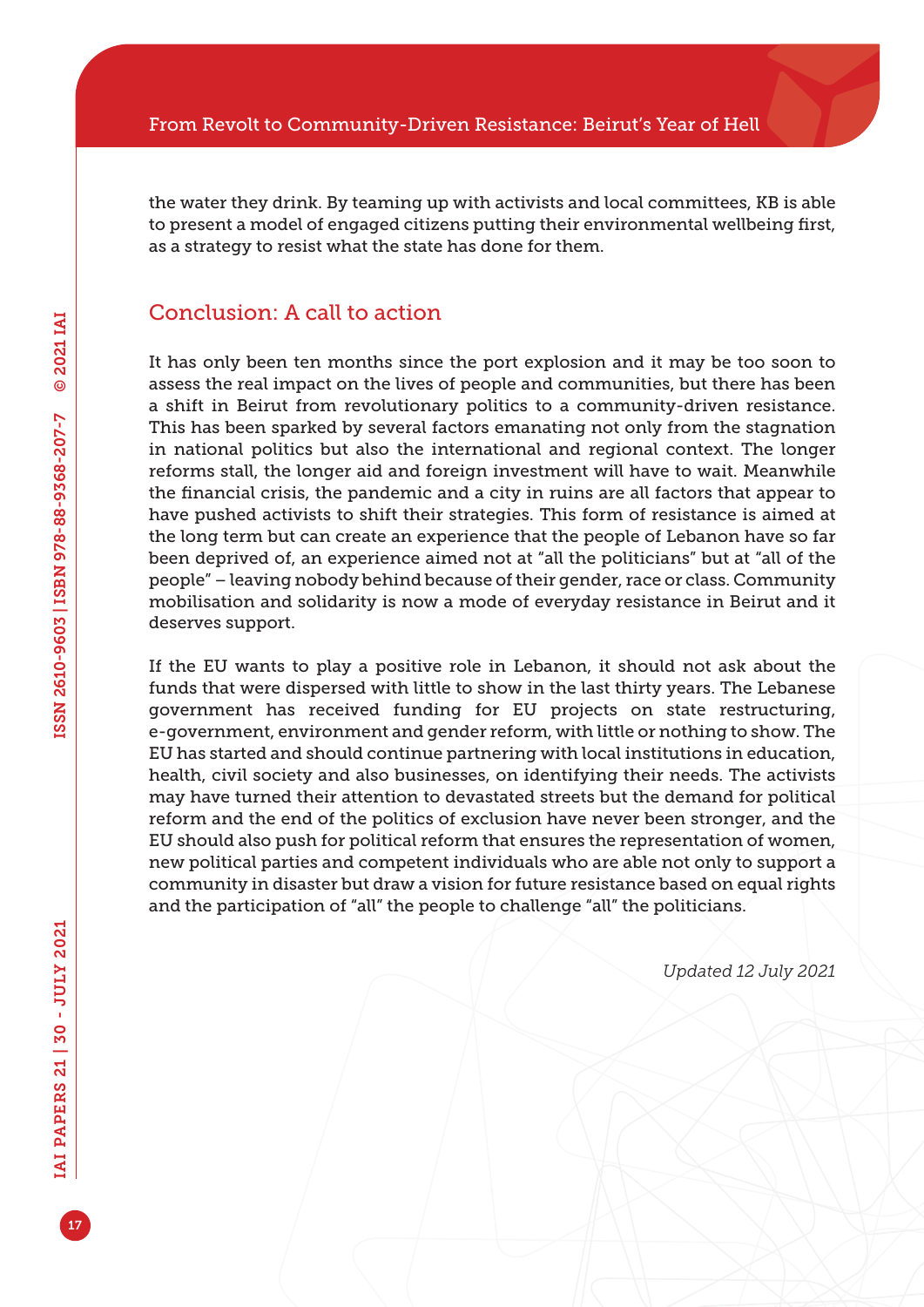#### References

AFP, "Lebanon Judge Removed from Beirut Blast Probe: Judicial Source", in *France 24*, 18 February 2021, [https://www.france24.com/en/live-news/20210218-lebanon](https://www.france24.com/en/live-news/20210218-lebanon-judge-removed-from-beirut-blast-probe-judicial-source)[judge-removed-from-beirut-blast-probe-judicial-source](https://www.france24.com/en/live-news/20210218-lebanon-judge-removed-from-beirut-blast-probe-judicial-source)

Mayssa Awad and James André, "Lebanon and Syria: Smuggling and Sanctions, the New Front Line" (podcast), in *France 24*, 16 April 2021, [https://www.france24.](https://www.france24.com/en/tv-shows/reporters/20210416-lebanon-syria-smuggling-and-sanctions-the-new-front-line) [com/en/tv-shows/reporters/20210416-lebanon-syria-smuggling-and-sanctions](https://www.france24.com/en/tv-shows/reporters/20210416-lebanon-syria-smuggling-and-sanctions-the-new-front-line)[the-new-front-line](https://www.france24.com/en/tv-shows/reporters/20210416-lebanon-syria-smuggling-and-sanctions-the-new-front-line)

Laure Ayoub, "Foreign Workers Revolt Against the 'Republic's Contractor' in Lebanon", in *Legal Agenda*, 21 April 2021, [https://english.legal-agenda.](https://english.legal-agenda.com/?p=23972) [com/?p=23972](https://english.legal-agenda.com/?p=23972)

Timour Azhari, "No More COVID Jabs in Parliament, Says Lebanon's Deputy Speaker After Scandal", in *Reuters*, 12 March 2021, <https://reut.rs/3tdzOnv>

Edmund Blair, "Explainer: Lebanon's Financial Meltdown and How it Happened", in *Reuters*, 17 September 2020,<https://reut.rs/2H0aPkL>

Melani Cammett, *Compassionate Communalism. Welfare and Sectarianism in Lebanon*, Ithaca/London, Cornell University Press, 2014

Sean Chabot and Stellan Vinthagen, "Decolonizing Civil Resistance", in *Mobilization: An International Quarterly*, Vol. 20, No. 4 (December 2015), p. 517-532

Janine A. Clark and Bassel F. Salloukh, "Elite Strategies, Civil Society, and Sectarian Identities in Postwar Lebanon", in *International Journal of Middle East Studies*, Vol. 45, No. 4 (November 2013), p. 731-749

Daniel Corstange, "Clientelism in Competitive and Uncompetitive Elections", in *Comparative Political Studies*, Vol. 51, No. 1 (January 2018), p. 76-104

Daniel Corstange, "Vote Trafficking in Lebanon", in *International Journal of Middle East Studies*, Vol. 44, No. 3 (August 2012), p. 483-505

Dima Dabbous, "Legal Reform and Women's Rights in Lebanese Personal Status Laws", in *CMI Reports*, No. 3 (September 2017), [https://www.cmi.no/](https://www.cmi.no/publications/6341) [publications/6341](https://www.cmi.no/publications/6341)

Alain Daou et al., "Breaking the Cycle: Issue 2: It Starts with Us", in *Khaddit Beirut*  portal, last modified 7 December 2020,<https://khadditbeirut.com/?p=810>

Cristina Flesher Fominaya, "Debunking Spontaneity: Spain's 15-M/Indignados as Autonomous Movement", in *Social Movement Studies*, Vol. 14, No. 2 (2015), p. 142-163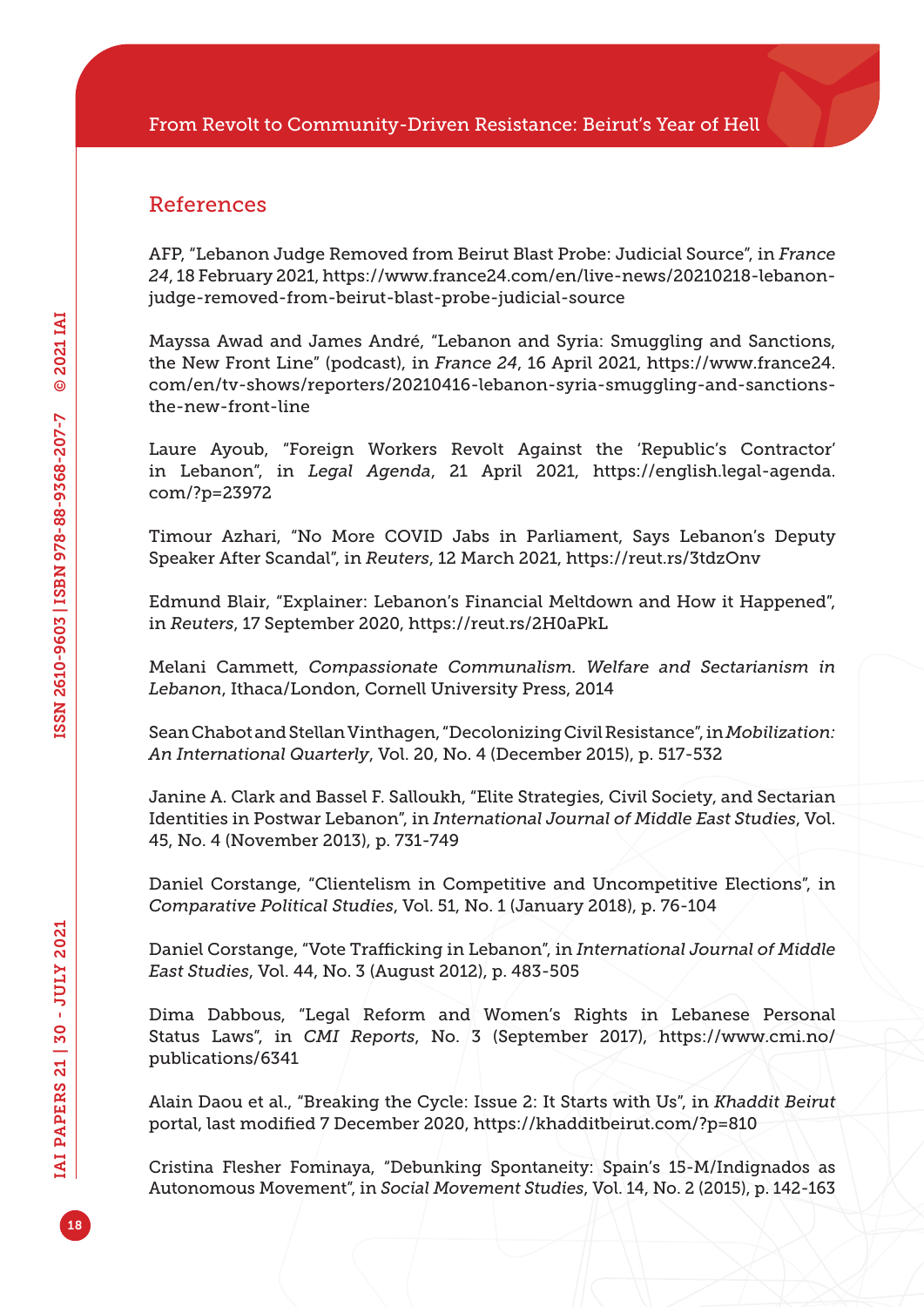Carmen Geha, *Civil Society and Political Reform in Lebanon and Libya. Transition and Constraint*, London/New York, Routledge, 2016

Carmen Geha, "The Myth of Women's Political Empowerment within Lebanon's Sectarian Power-Sharing System", in *Journal of Women, Politics & Policy*, Vol. 40, No. 4 (2019), p. 498-521

Carmen Geha, "Our Personal Is Political and Revolutionary", in *Al-Raida Journal*, Vol. 44, No. 1 (2020), p. 23-28, [http://alraidajournal.com/index.php/ALRJ/article/](http://alraidajournal.com/index.php/ALRJ/article/view/1818) [view/1818](http://alraidajournal.com/index.php/ALRJ/article/view/1818)

Carmen Geha, "Politics of a Garbage Crisis: Social Networks, Narratives, and Frames of Lebanon's 2015 Protests and Their Aftermath", in *Social Movement Studies*, Vol. 18, No. 1 (2019), p. 78-92

Carmen Geha, "Resilience through Learning and Adaptation: Lebanon's Power-Sharing System and the Syrian Refugee Crisis", in *Middle East Law and Governance*, Vol. 11, No. 1 (May 2019), p. 65-90

Carmen Geha, "Resistance not Resilience: A Proposal for Collective Action", in *An-Nahar*, 17 May 2021, <https://tinyurl.com/yfftjxn7>

Ohannes Geukjian, *Lebanon after the Syrian Withdrawal. External Intervention, Power-Sharing and Political Instability*, London/New York, Routledge, 2017

Henrik Hartmann, "National Dialogues and Development", in *National Dialogue Handbook Conceptual Studies*, February 2017, [https://berghof-foundation.org/](https://berghof-foundation.org/library/national-dialogues-and-development) [library/national-dialogues-and-development](https://berghof-foundation.org/library/national-dialogues-and-development)

Waleed Hazbun, "Assembling Security in a 'Weak State:' The Contentious Politics of Plural Governance in Lebanon since 2005", in *Third World Quarterly*, Vol. 37, No. 6 (2016), p. 1053-1070

Sami Hermez, "On Dignity and Clientelism: Lebanon in the Context of the 2011 Arab Revolutions", in *Studies in Ethnicity and Nationalism*, Vol. 11, No. 3 (December 2011), p. 527-537

Human Rights Watch, *"As If You're Inhaling Your Death". The Health Risks of Burning Waste in Lebanon*, November 2017, <https://www.hrw.org/node/311168>

Raymond Hinnebusch, "Pax Syriana? The Origins, Causes and Consequences of Syria's Role in Lebanon", in *Mediterranean Politics*, Vol. 3, No. 1 (Summer 1998), p. 137-160

International Monetary Fund (IMF), *Statement by the Managing Director at the International Conference in Support of the Lebanese People*, 2 December 2020, [https://www.imf.org/en/News/Articles/2020/12/02/sp120220-statement-by-the-](https://www.imf.org/en/News/Articles/2020/12/02/sp120220-statement-by-the-managing-director-international-conference-in-support-of-lebanese-people)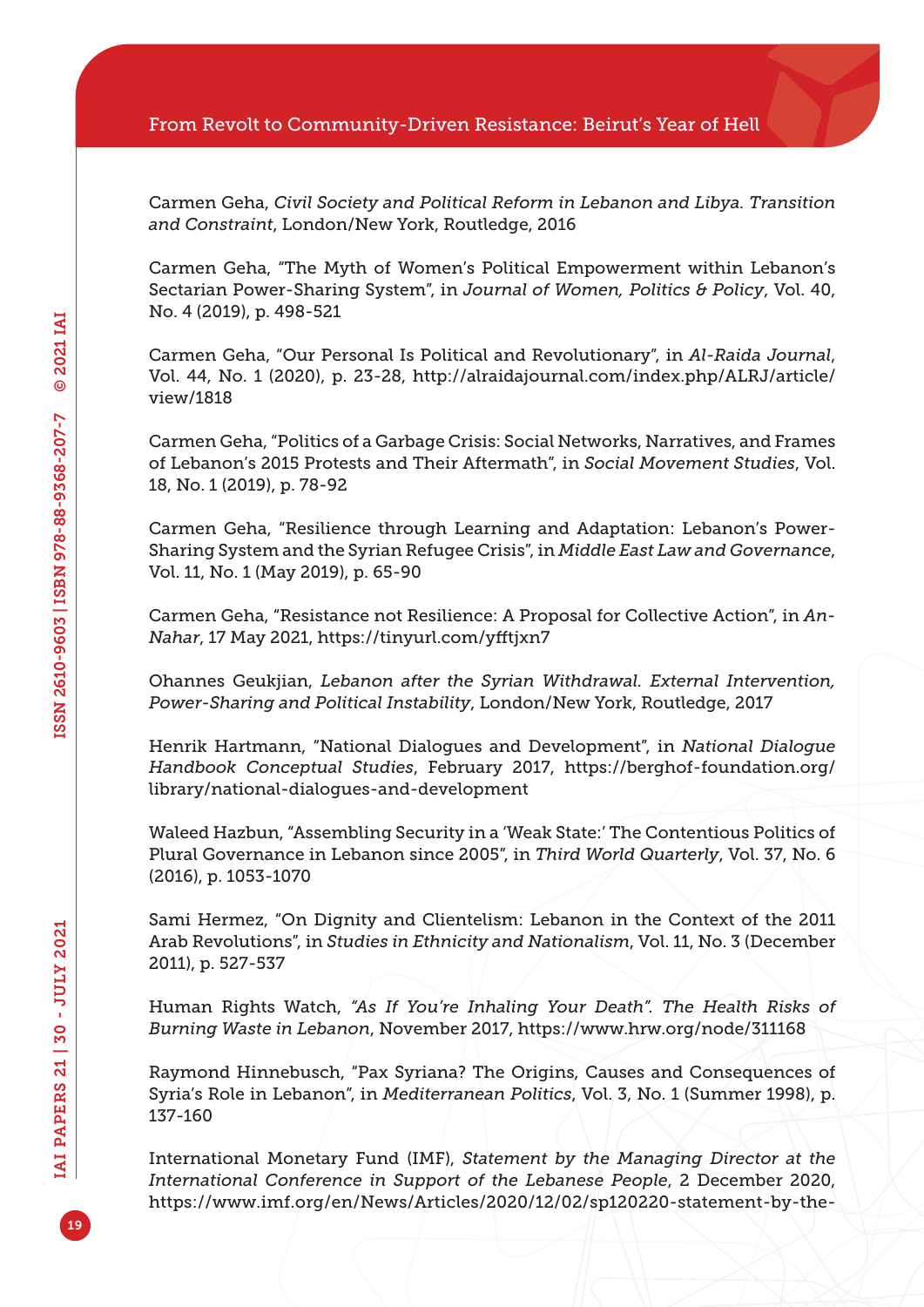[managing-director-international-conference-in-support-of-lebanese-people](https://www.imf.org/en/News/Articles/2020/12/02/sp120220-statement-by-the-managing-director-international-conference-in-support-of-lebanese-people)

Samir Khalaf, *Civil and Uncivil Violence in Lebanon. A History of the Internationalization of Communal Conflict*, New York, Columbia University Press, 2002

Lina Khatib, "Gender, Citizenship and Political Agency in Lebanon", in *British Journal of Middle Eastern Studies*, Vol. 35, No. 3 (2008), p. 437-451

Paul W.T. Kingston, *Reproducing Sectarianism. Advocacy Networks and the Politics of Civil Society in Postwar Lebanon*, Albany, State University of New York Press, 2013

Lebanese Center for Policy Studies, "Why Did the October 17 Revolution Witness a Regression in Numbers?", in *Setting the Agenda*, 31 October 2020, [https://www.](https://www.lcps-lebanon.org/agendaArticle.php?id=199) [lcps-lebanon.org/agendaArticle.php?id=199](https://www.lcps-lebanon.org/agendaArticle.php?id=199)

Roger Mac Ginty, "Reconstructing Post-war Lebanon: A Challenge to the Liberal Peace? Analysis", in *Conflict, Security & Development*, Vol. 7, No. 3 (2007), p. 457- 482

Rima Majed, "Interview: Beirut Blast Exposed a Global System", in *rs21*, 30 August 2020, [https://www.rs21.org.uk/2020/08/30/interview-beirut-blast-exposed-a](https://www.rs21.org.uk/2020/08/30/interview-beirut-blast-exposed-a-global-system)[global-system](https://www.rs21.org.uk/2020/08/30/interview-beirut-blast-exposed-a-global-system)

Joanne McEvoy and Brendan O'Leary, eds, *Power Sharing in Deeply Divided Places*, Philadelphia, University of Pennsylvania Press, 2013

Jamil Mouawad and Hannes Bauman, "In Search of the Lebanese State", in *The Arab Studies Journal*, Vol. 25, No. 1 (Spring 2017), p. 60-65

Bassem Mroue, "Minister, No Investor for Lebanon's Ailing Power Sector", in *AP News*, 16 July 2020,<https://apnews.com/article/d8ca48aa2eddc1bd7075feabfd725a88>

Julie Ray, "Political, Economic Strife Takes Emotional Toll on Lebanese", in *Gallup News*, 19 November 2020, [https://news.gallup.com/poll/325715/political](https://news.gallup.com/poll/325715/political-economic-strife-takes-emotional-toll-lebanese.aspx)[economic-strife-takes-emotional-toll-lebanese.aspx](https://news.gallup.com/poll/325715/political-economic-strife-takes-emotional-toll-lebanese.aspx)

Reuters, "Lebanon's Leaders Warned in July about Explosives at Port, Say Documents", in *The National*, 10 August 2020, [https://www.thenationalnews.com/](https://www.thenationalnews.com/world/mena/lebanon-s-leaders-warned-in-july-about-explosives-at-port-say-documents-1.1062000) [world/mena/lebanon-s-leaders-warned-in-july-about-explosives-at-port-say](https://www.thenationalnews.com/world/mena/lebanon-s-leaders-warned-in-july-about-explosives-at-port-say-documents-1.1062000)[documents-1.1062000](https://www.thenationalnews.com/world/mena/lebanon-s-leaders-warned-in-july-about-explosives-at-port-say-documents-1.1062000)

Sam E. Rigby et al., "Preliminary Yield Estimation of the 2020 Beirut Explosion Using Video Footage from Social Media", in *Shock Waves*, Vol. 30, No. 6 (September 2020), p. 671-675,<https://doi.org/10.1007/s00193-020-00970-z>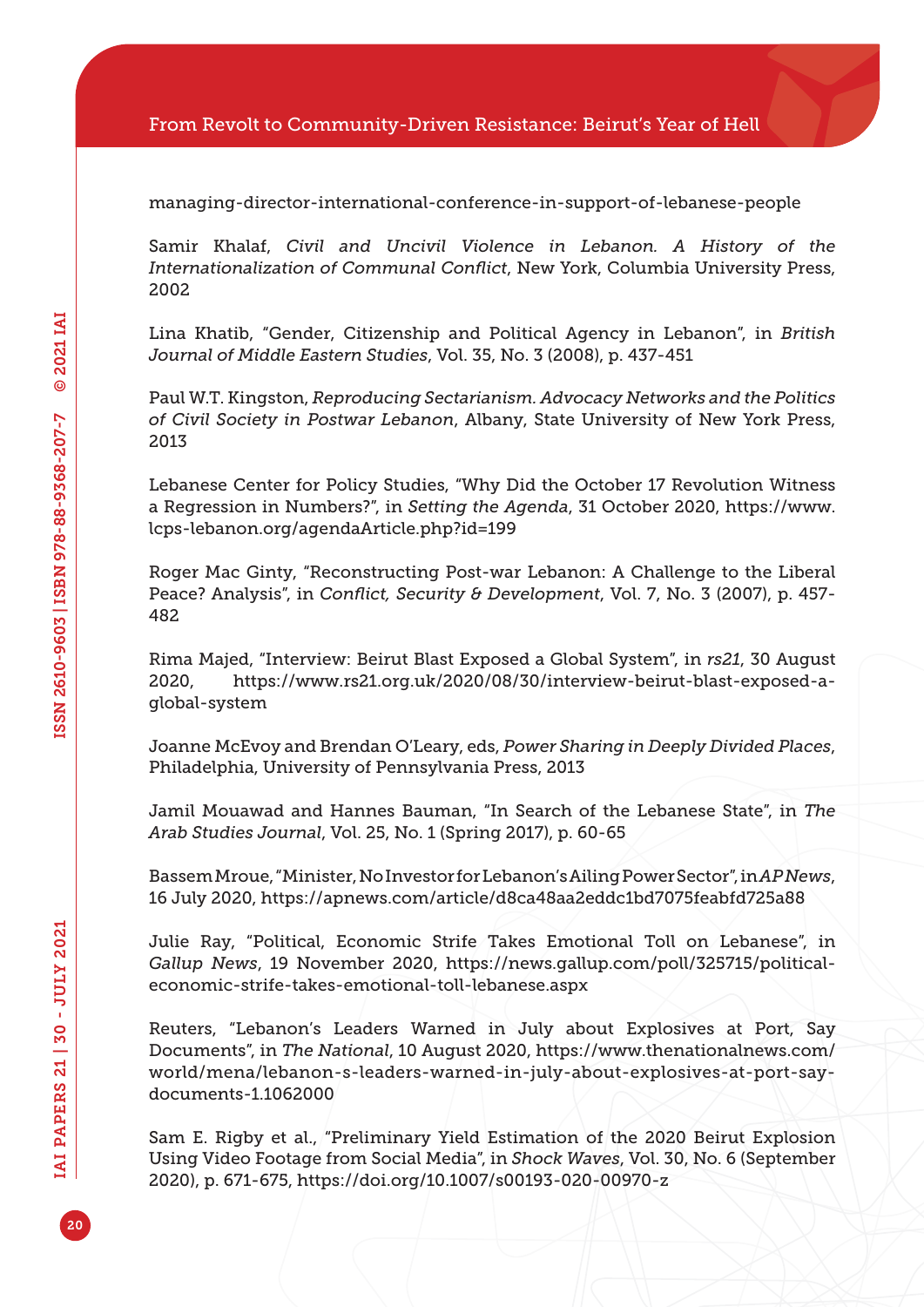#### From Revolt to Community-Driven Resistance: Beirut's Year of Hell

Stephan Rosiny, "A Quarter Century of 'Transitory Power-Sharing': Lebanon's Unfulfilled Ta'if Agreement of 1989 Revisited", in *Civil Wars*, Vol. 17, No. 4 (2015), p. 485-502

Majken Jul Sørensen, "Constructive Resistance: Conceptualising and Mapping the Terrain", in *Journal of Resistance Studies*, Vol. 2, No. 1 (2016), p. 49-78, [https://](https://resistance-journal.org/wp-content/uploads/2021/04/Volume-2-Number-1.-Majken.pdf) [resistance-journal.org/wp-content/uploads/2021/04/Volume-2-Number-1.-](https://resistance-journal.org/wp-content/uploads/2021/04/Volume-2-Number-1.-Majken.pdf) [Majken.pdf](https://resistance-journal.org/wp-content/uploads/2021/04/Volume-2-Number-1.-Majken.pdf)